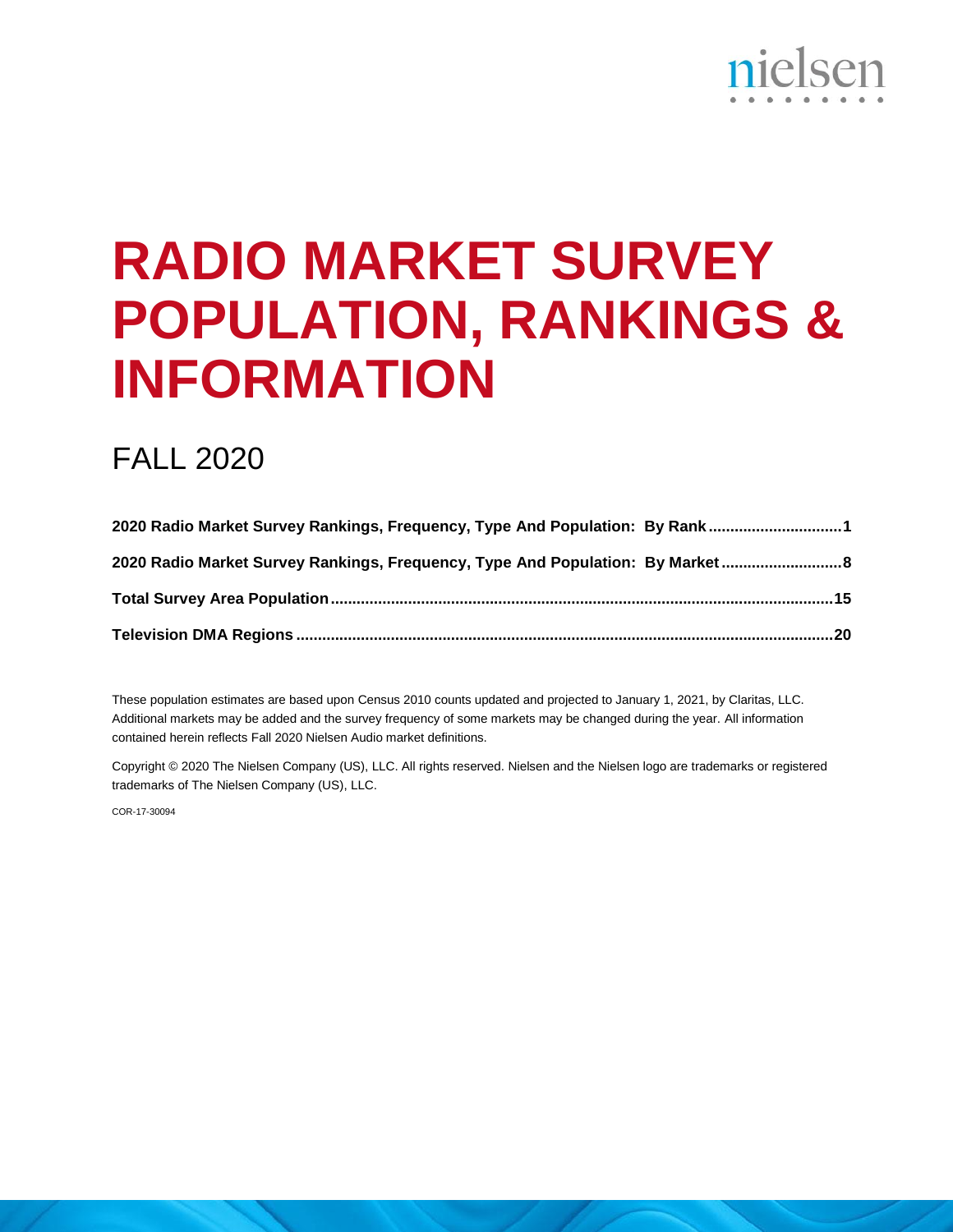## **MARKET SURVEY RANKINGS, FREQUENCY, TYPE AND POPULATION**

#### BY RANKING

| <b>MKT</b><br>CODE | <b>RANK</b>    | <b>TYPE</b> | <b>FREQ</b> | <b>MARKET</b>                   | <b>DST</b> | METRO 12+<br><b>POPULATION</b> | HISPANIC 12+<br><b>POPULATION*</b> | <b>BLACK 12+</b><br><b>POPULATION**</b> |
|--------------------|----------------|-------------|-------------|---------------------------------|------------|--------------------------------|------------------------------------|-----------------------------------------|
| 001                | 1              | <b>PPM</b>  | 13          | New York                        | BH         | 15,997,800                     | 4,074,300                          | 2,668,700                               |
| 003                | $\overline{c}$ | <b>PPM</b>  | 13          | Los Angeles                     | <b>BH</b>  | 11,391,500                     | 4,962,100                          | 789,100                                 |
| 005                | 3              | <b>PPM</b>  | 13          | Chicago                         | BH         | 7,923,900                      | 1,702,400                          | 1,315,200                               |
| 009                | 4              | <b>PPM</b>  | 13          | San Francisco                   | <b>BH</b>  | 6,745,100                      | 1,502,000                          | 438,100                                 |
| 024                | 5              | <b>PPM</b>  | 13          | Dallas-Ft. Worth                | <b>BH</b>  | 6,417,300                      | 1,777,300                          | 1,080,600                               |
| 033                | 6              | <b>PPM</b>  | 13          | Houston-Galveston               | <b>BH</b>  | 6,048,300                      | 2,187,000                          | 1,061,400                               |
| 047                | $\overline{7}$ | <b>PPM</b>  | 13          | Atlanta                         | <b>BH</b>  | 5,035,400                      | 523,500                            | 1,797,900                               |
| 015                | 8              | <b>PPM</b>  | 13          | Washington, DC                  | <b>BH</b>  | 5,019,200                      | 830.200                            | 1,347,200                               |
| 007                | 9              | <b>PPM</b>  | 13          | Philadelphia                    | <b>BH</b>  | 4,635,500                      | 441,600                            | 961,900                                 |
| 013                | 10             | <b>PPM</b>  | 13          | Boston                          | <b>BH</b>  | 4,366,400                      | 521,600                            | 360,100                                 |
| 429                | 11             | <b>PPM</b>  | 13          | Miami-Ft. Lauderdale-Hollywood  | <b>BH</b>  | 4,119,200                      | 2,295,100                          | 827,500                                 |
| 039                | 12             | <b>PPM</b>  | 13          | Seattle-Tacoma                  | <b>BH</b>  | 4,042,000                      | 375,500                            | 279,000                                 |
| 057                | 13             | <b>PPM</b>  | 13          | Phoenix                         | <b>BH</b>  | 3,893,400                      | 1,145,200                          | 250,700                                 |
| 011                | 14             | <b>PPM</b>  | 13          | Detroit                         | B          | 3,841,000                      | 164,200                            | 839,400                                 |
| 027                | 15             | <b>PPM</b>  | 13          | Minneapolis-St. Paul            | <b>BH</b>  | 3,055,000                      | 168,500                            | 290,100                                 |
| 063                | 16             | <b>PPM</b>  | 13          | San Diego                       | <b>BH</b>  | 2,867,500                      | 936,600                            | 156,300                                 |
| 087                | 17             | <b>PPM</b>  | 13          | Tampa-St. Petersburg-Clearwater | <b>BH</b>  | 2,835,700                      | 571,700                            | 343,100                                 |
| 540                | 18             | <b>12S</b>  | 12          | Puerto Rico                     |            | 2,831,200                      | $\star$                            | $\star$                                 |
| 035                | 19             | <b>PPM</b>  | 13          | Denver-Boulder                  | <b>BH</b>  | 2,829,200                      | 594,200                            | 165,000                                 |
| 321                | 20             | <b>PPM</b>  | 13          | Nassau-Suffolk (Long Island)    | <b>BH</b>  | 2,451,200                      | 456,200                            | 246,500                                 |
| 093                | 21             | <b>PPM</b>  | 13          | Charlotte-Gastonia-Rock Hill    | <b>BH</b>  | 2,430,600                      | 230,100                            | 564,300                                 |
| 051                | 22             | <b>PPM</b>  | 13          | Portland, OR                    | н          | 2,428,300                      | 315,400                            | 88,900                                  |
| 021                | 23             | <b>PPM</b>  | 13          | <b>Baltimore</b>                | <b>BH</b>  | 2,404,200                      | 146,400                            | 714,800                                 |
| 017                | 24             | <b>PPM</b>  | 13          | St. Louis                       | B          | 2,342,400                      | 71,800                             | 440,100                                 |
| 059                | 25             | <b>PPM</b>  | 13          | San Antonio                     | <b>BH</b>  | 2,180,500                      | 1,195,100                          | 158,300                                 |
| 379                | 26             | <b>PPM</b>  | 13          | Riverside-San Bernardino        | BH         | 2,149,700                      | 1,191,300                          | 184,600                                 |
| 065                | 27             | <b>PPM</b>  | 13          | Sacramento                      | <b>BH</b>  | 2,066,800                      | 417,400                            | 166,600                                 |
| 101                | 28             | <b>PPM</b>  | 13          | Salt Lake City-Ogden-Provo      | Н          | 2,043,900                      | 308,500                            | 35,200                                  |
| 131                | 29             | <b>PPM</b>  | 13          | Orlando                         | <b>BH</b>  | 1,976,600                      | 700,300                            | 333,400                                 |
| 257                | 30             | <b>PPM</b>  | 13          | Las Vegas                       | <b>BH</b>  | 1,975,800                      | 592,100                            | 267,100                                 |
| 023                | 31             | <b>PPM</b>  | 13          | Pittsburgh, PA                  | B          | 1,968,700                      | 37,400                             | 177,200                                 |
| 135                | 32             | <b>PPM</b>  | 13          | Austin                          | <b>BH</b>  | 1,934,000                      | 599,600                            | 148,100                                 |
| 031                | 33             | <b>PPM</b>  | 13          | Cincinnati                      | B          | 1,865,500                      | 60,200                             | 244,500                                 |
| 041                | 34             | <b>PPM</b>  | 13          | Kansas City                     | BH         | 1,791,000                      | 154,900                            | 238,100                                 |
| 019                | 35             | <b>PPM</b>  | 13          | Cleveland                       | BH         | 1,766,400                      | 103,400                            | 354,700                                 |
| 045                | 36             | <b>PPM</b>  | 13          | Columbus, OH                    | В          | 1,733,500                      | 73,600                             | 303,300                                 |
| 115                | 37             | <b>PPM</b>  | 13          | Raleigh-Durham                  | BH         | 1,684,900                      | 171,100                            | 370,100                                 |
| 215                | 38             | <b>PPM</b>  | 13          | San Jose                        | Η          | 1,666,000                      | 395,000                            | 47,300                                  |
| 049                | 39             | <b>PPM</b>  | 13          | Indianapolis                    | BH         | 1,611,100                      | 107,000                            | 274,500                                 |
| 073                | 40             | <b>PPM</b>  | 13          | Nashville                       | BH         | 1,535,800                      | 110,600                            | 253,600                                 |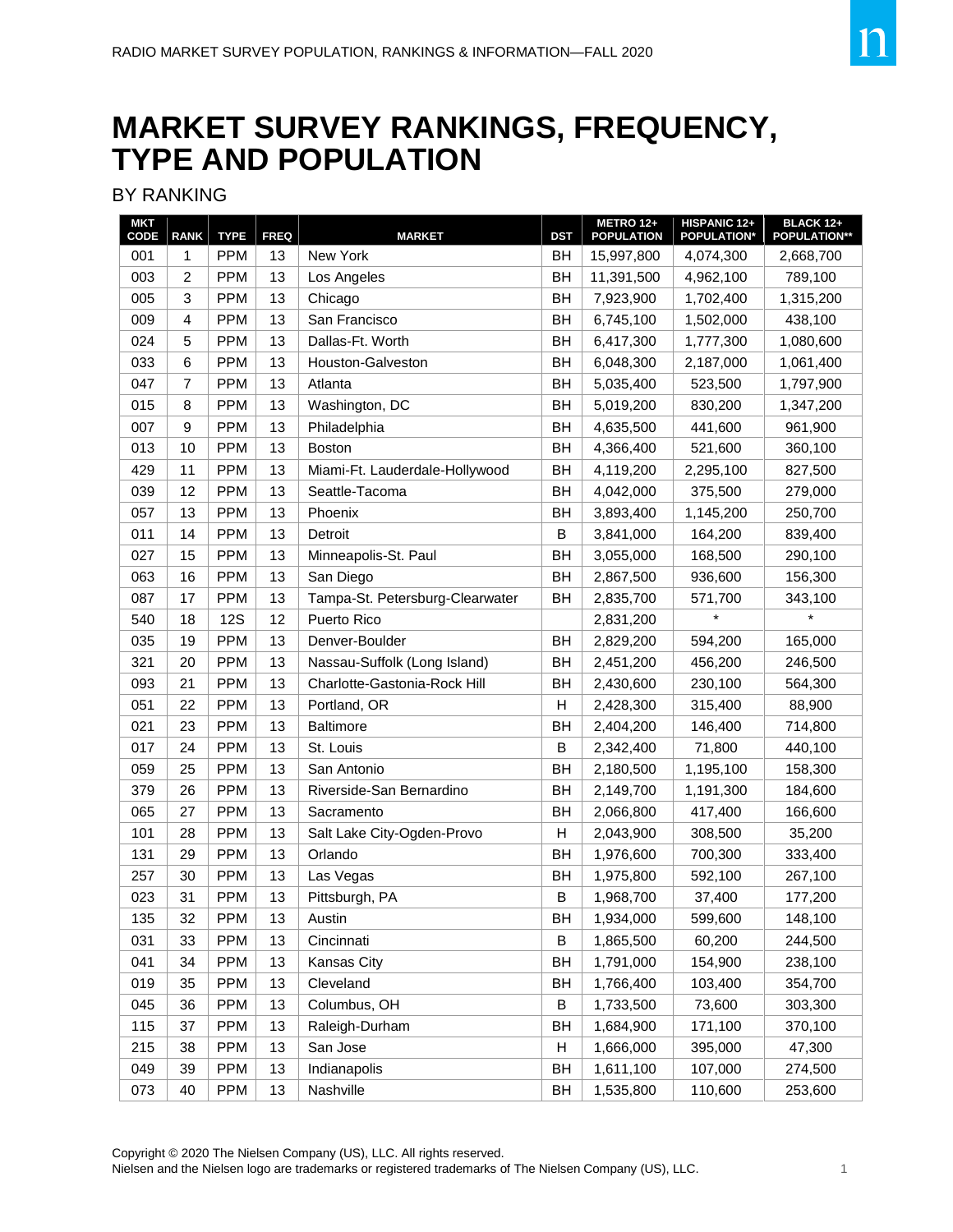| <b>MKT</b><br>CODE | <b>RANK</b> | <b>TYPE</b> | <b>FREQ</b>    | <b>MARKET</b>                                 | <b>DST</b>  | <b>METRO 12+</b><br><b>POPULATION</b> | HISPANIC 12+<br><b>POPULATION*</b> | <b>BLACK 12+</b><br><b>POPULATION**</b> |
|--------------------|-------------|-------------|----------------|-----------------------------------------------|-------------|---------------------------------------|------------------------------------|-----------------------------------------|
| 393                | 41          | 2S          | $\overline{2}$ | <b>Hudson Valley</b>                          | <b>BH</b>   | 1,511,600                             | 342,000                            | 197,000                                 |
| 043                | 42          | <b>PPM</b>  | 13             | Milwaukee-Racine                              | <b>BH</b>   | 1,507,600                             | 155,700                            | 236,200                                 |
| 413                | 43          | <b>PPM</b>  | 13             | Middlesex-Somerset-Union                      | ВH          | 1,469,200                             | 355,300                            | 203,700                                 |
| 077                | 44          | <b>PPM</b>  | 13             | Providence-Warwick-Pawtucket                  | BH          | 1,422,700                             | 185,000                            | 88,100                                  |
| 109                | 45          | <b>PPM</b>  | 13             | Norfolk-Virginia Beach-Newport<br><b>News</b> | ВH          | 1,411,800                             | 101,200                            | 449,600                                 |
| 107                | 46          | <b>PPM</b>  | 13             | Jacksonville                                  | BH          | 1,365,500                             | 129,300                            | 289,700                                 |
| 166                | 47          | <b>PPM</b>  | 13             | Greensboro-Winston-Salem-High<br>Point        | BH          | 1,328,200                             | 119,100                            | 314,500                                 |
| 299                | 48          | <b>PPM</b>  | 13             | West Palm Beach-Boca Raton                    | BH          | 1,326,000                             | 307,700                            | 245,600                                 |
| 083                | 49          | <b>12S</b>  | 12             | Oklahoma City                                 | BH          | 1,292,200                             | 157,300                            | 143,800                                 |
| 053                | 50          | <b>12S</b>  | 12             | New Orleans                                   | ВH          | 1,256,600                             | 107,400                            | 402,000                                 |
| 075                | 51          | <b>PPM</b>  | 13             | Memphis                                       | B           | 1,133,200                             | 61,600                             | 537,000                                 |
| 105                | 52          | <b>12S</b>  | 12             | Richmond                                      | B           | 1,077,000                             | 69,600                             | 324,700                                 |
| 061                | 53          | <b>PPM</b>  | 13             | Hartford-New Britain-Middletown               | ВH          | 1,075,700                             | 172,600                            | 127,100                                 |
| 055                | 54          | <b>12S</b>  | 12             | Louisville                                    | B           | 1,051,900                             | 52,600                             | 168,200                                 |
| 516                | 55          | 2S          | $\overline{c}$ | Monmouth-Ocean                                | H           | 1,050,600                             | 103,900                            | 56,500                                  |
| 515                | 56          | <b>12S</b>  | 12             | Ft. Myers-Naples                              | ВH          | 1,047,800                             | 240,700                            | 78,800                                  |
| 269                | 57          | 2S          | $\overline{c}$ | McAllen-Brownsville-Harlingen                 | H           | 1,043,300                             | 967,200                            | 4,200                                   |
| 191                | 58          | <b>12S</b>  | 12             | Greenville-Spartanburg                        | B           | 1,022,500                             | 69,100                             | 179,400                                 |
| 037                | 59          | <b>12S</b>  | 12             | <b>Buffalo-Niagara Falls</b>                  | B           | 978,700                               | 48,400                             | 119,700                                 |
| 079                | 60          | <b>12S</b>  | 12             | Rochester, NY                                 | $\mathsf B$ | 955,000                               | 68,600                             | 106,400                                 |
| 095                | 61          | <b>12S</b>  | 12             | Birmingham                                    | B           | 928,300                               | 38,000                             | 278,700                                 |
| 207                | 62          | <b>12S</b>  | 12             | Tucson                                        | H           | 915,800                               | 330,700                            | 37,000                                  |
| 067                | 63          | <b>12S</b>  | 12             | Dayton                                        | $\mathsf B$ | 842,900                               | 23,700                             | 125,100                                 |
| 103                | 64          | <b>12S</b>  | 12             | Tulsa                                         | H           | 832,600                               | 78,600                             | 74,200                                  |
| 099                | 65          | <b>12S</b>  | 12             | Honolulu                                      |             | 828,300                               | 77,900                             | 34,900                                  |
| 089                | 66          | <b>12S</b>  | 12             | Fresno                                        | H           | 822,700                               | 430,400                            | 41,600                                  |
| 069                | 67          | <b>12S</b>  | 12             | Albany-Schenectady-Troy                       |             | 811,200                               | 45,600                             | 68,800                                  |
| 127                | 68          | <b>12S</b>  | 12             | <b>Grand Rapids</b>                           | H           | 808,400                               | 77,200                             | 63,400                                  |
| 141                | 69          | <b>12S</b>  | 12             | Albuquerque                                   | H           | 780,400                               | 381,000                            | 21,700                                  |
| 373                | $70\,$      | 2S          | 2              | Sarasota-Bradenton                            | Н           | 768,300                               | 91,600                             | 48,500                                  |
| 071                | 71          | <b>12S</b>  | 12             | Des Moines                                    |             | 755,400                               | 45,400                             | 39,300                                  |
| 121                | 72          | <b>12S</b>  | 12             | Knoxville                                     |             | 748,900                               | 32,700                             | 47,600                                  |
| 189                | 73          | <b>12S</b>  | 12             | <b>Metro Fairfield County</b>                 | BH          | 743,300                               | 149,300                            | 93,100                                  |
| 145                | 74          | <b>12S</b>  | 12             | Allentown-Bethlehem                           | H           | 736,600                               | 128,500                            | 44,300                                  |
| 085                | 75          | <b>12S</b>  | 12             | <b>Omaha-Council Bluffs</b>                   | H           | 732,800                               | 77,100                             | 64,200                                  |
| 231                | 76          | <b>12S</b>  | 12             | Charleston, SC                                | B           | 704,100                               | 37,300                             | 175,400                                 |
| 161                | 77          | <b>12S</b>  | 12             | El Paso                                       | H           | 698,600                               | 584,400                            | 23,300                                  |
| 223                | 78          | <b>12S</b>  | 12             | <b>Baton Rouge</b>                            | B           | 696,900                               | 29,800                             | 244,500                                 |
| 175                | 79          | <b>12S</b>  | 12             | <b>Wilkes Barre-Scranton</b>                  | H           | 690,300                               | 76,800                             | 43,000                                  |
| 143                | 80          | <b>12S</b>  | 12             | Bakersfield                                   | H           | 663,700                               | 369,300                            | 35,500                                  |
| 291                | 81          | 2S          | $\overline{c}$ | Stockton                                      | H           | 639,900                               | 260,300                            | 51,900                                  |
| 311                | 82          | 2S          | $\overline{c}$ | Lakeland-Winter Haven                         | ВH          | 633,900                               | 149,800                            | 94,400                                  |
| 139                | 83          | 2S          | $\overline{2}$ | Wilmington, DE                                | B           | 625,100                               | 56,000                             | 139,100                                 |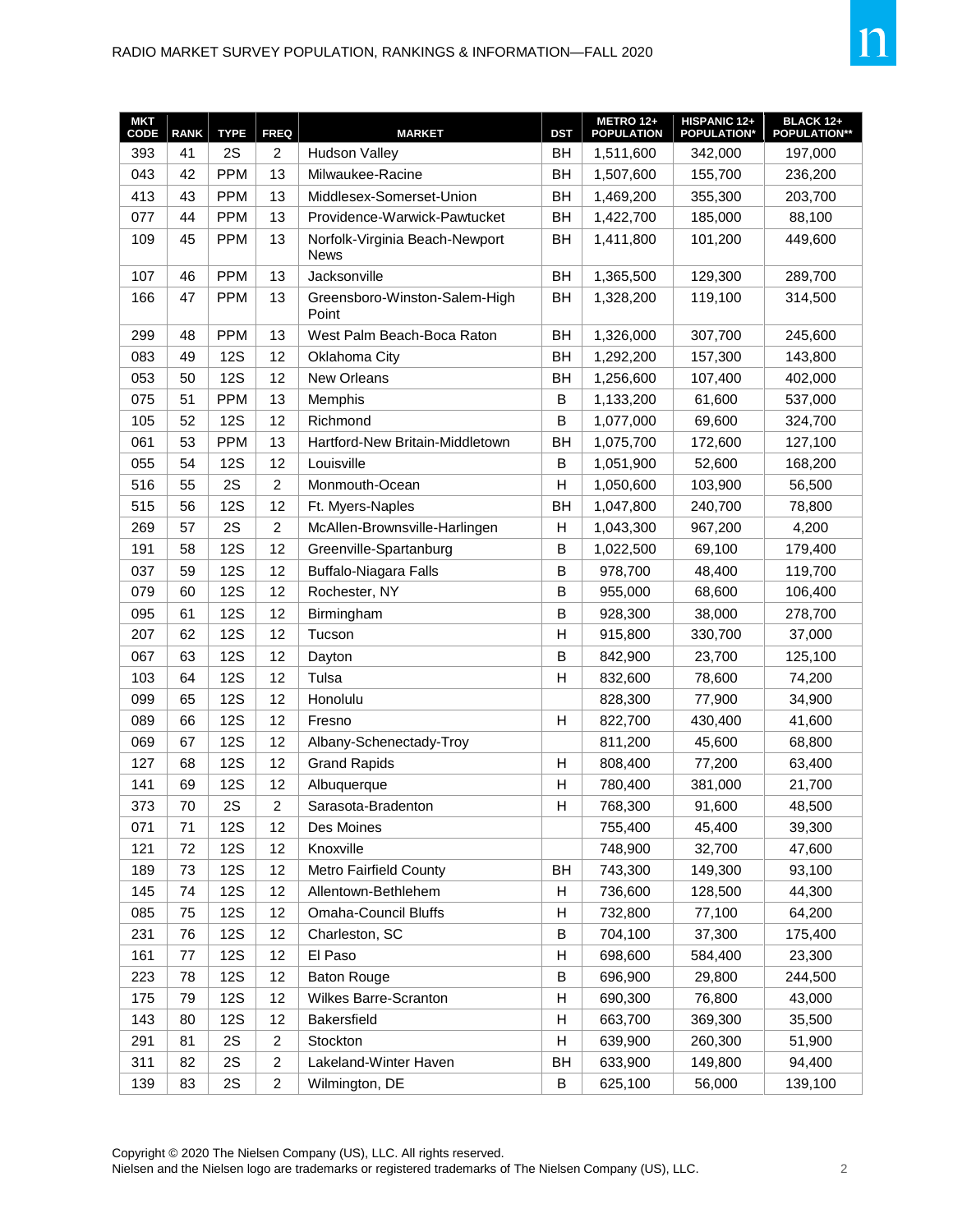| <b>MKT</b><br>CODE | <b>RANK</b> | <b>TYPE</b> | <b>FREQ</b>             | <b>MARKET</b>                      | <b>DST</b>   | METRO 12+<br><b>POPULATION</b> | HISPANIC 12+<br><b>POPULATION*</b> | <b>BLACK 12+</b><br><b>POPULATION**</b> |
|--------------------|-------------|-------------|-------------------------|------------------------------------|--------------|--------------------------------|------------------------------------|-----------------------------------------|
| 119                | 84          | <b>12S</b>  | 12                      | Harrisburg-Lebanon-Carlisle        |              | 623,100                        | 48,600                             | 58,300                                  |
| 183                | 85          | <b>12S</b>  | 12                      | Columbia, SC                       | B            | 621,400                        | 33,500                             | 213,400                                 |
| 229                | 86          | 2S          | $\overline{c}$          | <b>Boise</b>                       | H            | 619,900                        | 80,400                             | 8,900                                   |
| 550                | 87          | 2S          | $\overline{c}$          | Gainesville-Ocala                  | <b>BH</b>    | 619,700                        | 73,800                             | 92,400                                  |
| 233                | 88          | <b>12S</b>  | 12                      | Colorado Springs                   | н            | 618,700                        | 103,000                            | 46,100                                  |
| 181                | 89          | <b>12S</b>  | 12                      | Chattanooga                        | $\mathsf B$  | 612,700                        | 28,800                             | 74,400                                  |
| 081                | 90          | <b>12S</b>  | 12                      | Akron                              | B            | 611,500                        | 13,300                             | 79,200                                  |
| 123                | 91          | <b>12S</b>  | 12                      | Little Rock                        | B            | 608,000                        | 31,500                             | 151,900                                 |
| 171                | 92          | <b>12S</b>  | 12                      | Madison                            |              | 605,700                        | 32,900                             | 29,200                                  |
| 341                | 93          | 2S          | $\overline{c}$          | Daytona Beach                      | <b>BH</b>    | 602,500                        | 82,900                             | 63,200                                  |
| 283                | 94          | <b>12S</b>  | 12                      | Monterey-Salinas-Santa Cruz        | н            | 602,100                        | 285,200                            | 15,600                                  |
| 361                | 95          | <b>12S</b>  | 12                      | Greenville-New Bern-Jacksonville   | B            | 600,600                        | 48,000                             | 145,400                                 |
| 177                | 96          | <b>12S</b>  | 12                      | Spokane                            |              | 600,500                        | 32,500                             | 14,100                                  |
| 517                | 97          | 2S          | $\overline{c}$          | Ft. Pierce-Stuart-Vero Beach       | <b>BH</b>    | 583,200                        | 91,500                             | 79,000                                  |
| 275                | 98          | 2S          | $\overline{c}$          | Reno                               | H            | 577,600                        | 125,400                            | 15,600                                  |
| 197                | 99          | 2S          | $\overline{c}$          | Portland, ME                       |              | 570,500                        | 11,300                             | 15,700                                  |
| 091                | 100         | <b>12S</b>  | 12                      | Syracuse                           |              | 558,800                        | 23,300                             | 48,700                                  |
| 117                | 101         | <b>12S</b>  | 12                      | Springfield, MA                    | Н            | 549,400                        | 111,100                            | 39,900                                  |
| 133                | 102         | <b>12S</b>  | 12                      | Mobile                             | $\mathsf B$  | 548,300                        | 19,700                             | 142,000                                 |
| 331                | 103         | 2S          | $\overline{c}$          | Melbourne-Titusville-Cocoa         | <b>BH</b>    | 541,800                        | 58,700                             | 55,600                                  |
| 259                | 104         | 2S          | $\overline{c}$          | Lexington-Fayette                  | $\mathsf B$  | 528,400                        | 27,500                             | 57,300                                  |
| 590                | 105         | 2A          | $\overline{c}$          | Ft. Collins-Greeley, CO            | H            | 523,200                        | 94,200                             | 9,200                                   |
| 125                | 106         | <b>12S</b>  | 12                      | Wichita                            | $\mathsf{H}$ | 516,900                        | 64,700                             | 44,100                                  |
| 327                | 107         | <b>12S</b>  | 12                      | Huntsville                         | B            | 516,300                        | 27,900                             | 109,200                                 |
| 097                | 108         | <b>12S</b>  | 12                      | Toledo                             | $\mathsf B$  | 511,300                        | 33,300                             | 79,200                                  |
| 293                | 109         | 2S          | $\overline{c}$          | Visalia-Tulare-Hanford             | Н            | 502,900                        | 310,800                            | 14,700                                  |
| 305                | 110         | 2S          | $\overline{c}$          | Augusta, GA                        | B            | 498,400                        | 28,800                             | 176,800                                 |
| 301                | 111         | 2S          | $\overline{c}$          | York                               |              | 478,300                        | 35,300                             | 26,800                                  |
| 253                | 112         | 2S          | $\overline{c}$          | Lafayette, LA                      | $\mathsf B$  | 477,400                        | 19,200                             | 128,000                                 |
| 155                | 113         | 2S          | $\overline{c}$          | Corpus Christi                     | $\mathsf{H}$ | 474,900                        | 299,800                            | 17,000                                  |
| 419                | 114         | 2S          | $\overline{c}$          | <b>Victor Valley</b>               | <b>BH</b>    | 474,700                        | 207,600                            | 53,200                                  |
| 345                | 115         | 2S          | 2                       | Johnson City-Kingsport-Bristol     |              | 474,300                        | 10,800                             | 14,200                                  |
| 165                | 116         | 2S          | $\overline{c}$          | Ft. Wayne                          |              | 469,200                        | 26,700                             | 41,300                                  |
| 255                | 117         | 2S          | $\overline{c}$          | Lancaster                          | Η            | 463,900                        | 48,400                             | 20,100                                  |
| 503                | 118         | 2A          | $\overline{c}$          | Fayetteville (North West Arkansas) | Η            | 459,100                        | 69,900                             | 14,300                                  |
| 343                | 119         | 2S          | $\overline{c}$          | Modesto                            | Η            | 458,600                        | 210,200                            | 15,400                                  |
| 113                | 120         | 2S          | $\overline{c}$          | Worcester                          | $\mathsf{H}$ | 457,200                        | 53,500                             | 30,800                                  |
| 277                | 121         | 2S          | $\overline{c}$          | Roanoke-Lynchburg                  | B            | 449,400                        | 16,800                             | 73,300                                  |
| 247                | 122         | 2S          | $\overline{c}$          | Portsmouth-Dover-Rochester         |              | 444,500                        | 12,600                             | 5,600                                   |
| 317                | 123         | 2S          | $\overline{\mathbf{c}}$ | Pensacola                          | B            | 441,300                        | 25,700                             | 74,400                                  |
| 594                | 124         | 2S          | $\overline{c}$          | Oxnard-Ventura                     | н            | 439,100                        | 238,900                            | 11,500                                  |
| 062                | 125         | 2S          | $\overline{c}$          | New Haven                          | BH           | 429,800                        | 66,800                             | 65,300                                  |
| 565                | 126         | 2C          | $\overline{c}$          | Morristown, NJ                     | Η            | 428,300                        | 60,600                             | 16,200                                  |
| 195                | 127         | 2S          | $\overline{c}$          | Lansing-East Lansing               | $\sf B$      | 420,100                        | 26,400                             | 41,300                                  |
| 169                | 128         | <b>12S</b>  | 12                      | Jackson, MS                        | B            | 417,800                        | 9,700                              | 202,700                                 |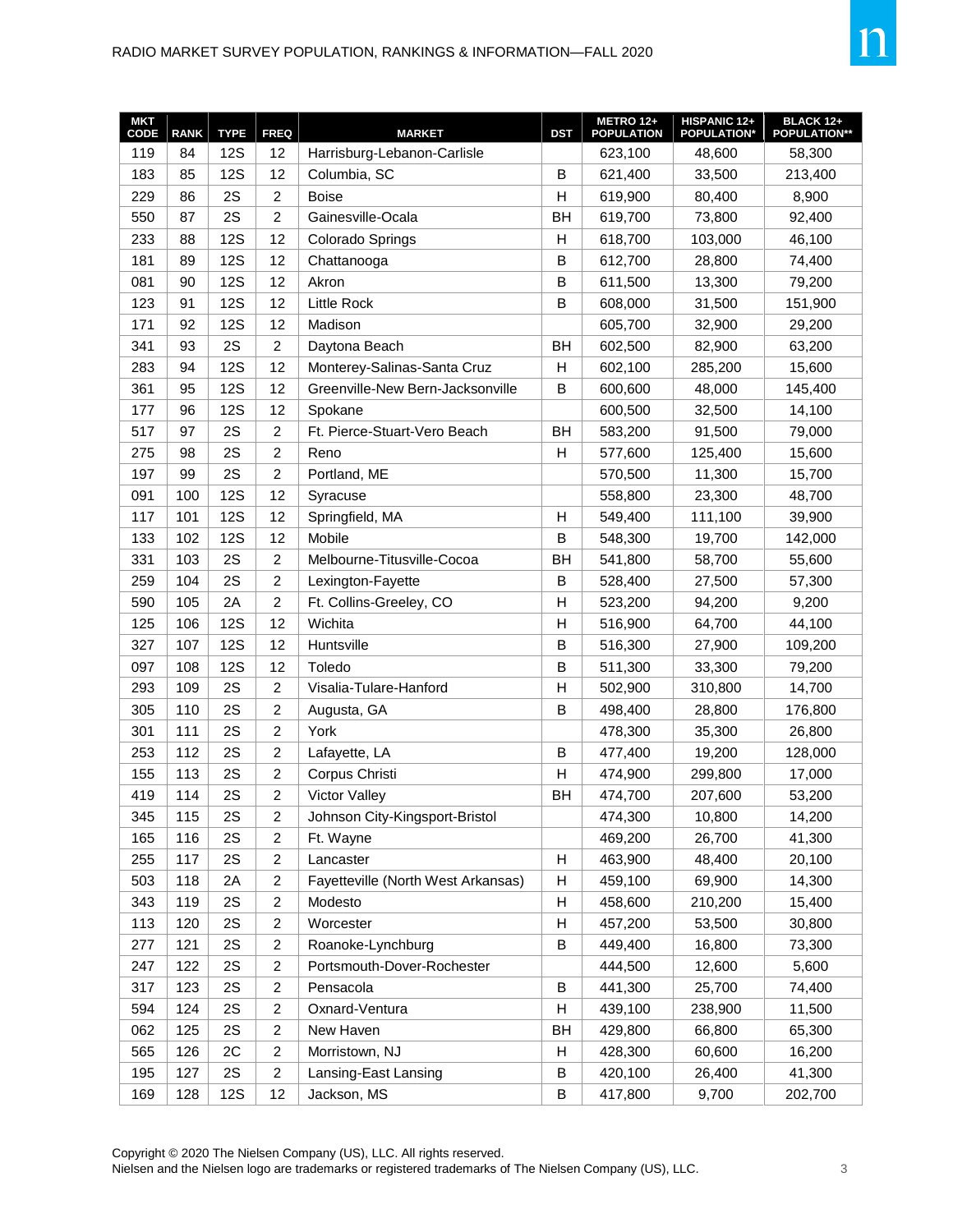| <b>MKT</b><br>CODE | <b>RANK</b> | <b>TYPE</b> | <b>FREQ</b>    | <b>MARKET</b>                                  | <b>DST</b> | METRO 12+<br><b>POPULATION</b> | HISPANIC 12+<br><b>POPULATION*</b> | <b>BLACK 12+</b><br><b>POPULATION**</b> |
|--------------------|-------------|-------------|----------------|------------------------------------------------|------------|--------------------------------|------------------------------------|-----------------------------------------|
| 359                | 129         | 2S          | 2              | Fayetteville, NC                               | B          | 389,100                        | 41,300                             | 137,400                                 |
| 510                | 130         | 2A          | $\overline{c}$ | Myrtle Beach, SC                               | B          | 383,400                        | 19,400                             | 57,200                                  |
| 265                | 131         | 2S          | $\overline{c}$ | Macon                                          | B          | 381,700                        | 17,600                             | 151,000                                 |
| 592                | 132         | 2S          | $\overline{c}$ | Palm Springs                                   | H          | 378,500                        | 185,100                            | 11,500                                  |
| 271                | 133         | 2S          | $\overline{2}$ | Salisbury-Ocean City                           | B          | 370,300                        | 24,100                             | 65,100                                  |
| 129                | 134         | 2S          | $\overline{c}$ | Youngstown-Warren                              | B          | 369,100                        | 15,800                             | 45,500                                  |
| 562                | 135         | 2A          | $\overline{c}$ | Killeen-Temple, TX                             | B          | 363,800                        | 86,100                             | 84,400                                  |
| 273                | 136         | 2A          | $\overline{c}$ | Reading, PA                                    | H          | 362,900                        | 76,900                             | 17,400                                  |
| 203                | 137         | 2S          | $\overline{c}$ | Springfield, MO                                |            | 362,700                        | 12,100                             | 12,200                                  |
| 416                | 138         | 2S          | $\overline{c}$ | Fredericksburg                                 | B          | 353,800                        | 37,000                             | 69,400                                  |
| 303                | 139         | 2S          | $\overline{c}$ | Appleton-Oshkosh                               |            | 353,300                        | 13,900                             | 7,700                                   |
| 163                | 140         | 2S          | $\overline{c}$ | Flint                                          | B          | 345,500                        | 11,400                             | 70,400                                  |
| 502                | 141         | 2S          | $\overline{c}$ | <b>Tyler-Longview</b>                          | <b>BH</b>  | 345,400                        | 64,000                             | 63,100                                  |
| 533                | 142         | 2S          | $\overline{c}$ | Biloxi-Gulfport-Pascagoula                     | B          | 343,300                        | 20,200                             | 76,100                                  |
| 082                | 143         | 2S          | $\overline{c}$ | Canton                                         |            | 341,900                        | 7,000                              | 28,100                                  |
| 241                | 144         | 2S          | $\overline{c}$ | Eugene-Springfield                             |            | 339,900                        | 29,000                             | 6,300                                   |
| 285                | 145         | 2S          | $\overline{c}$ | Savannah                                       | B          | 338,600                        | 21,200                             | 112,300                                 |
| 111                | 146         | 2S          | $\overline{2}$ | Shreveport                                     | B          | 337,900                        | 13,300                             | 134,100                                 |
| 505                | 147         | 2S          | $\overline{c}$ | Burlington-Plattsburgh                         |            | 331,200                        | 8,700                              | 9,600                                   |
| 149                | 148         | 2A          | $\overline{c}$ | Beaumont-Port Arthur, TX                       | BH         | 329,800                        | 53,100                             | 79,000                                  |
| 581                | 149         | 2A          | $\overline{c}$ | Ann Arbor, MI                                  | B          | 325,500                        | 15,700                             | 41,000                                  |
| 542                | 150         | 2A          | $\overline{c}$ | Newburgh-Middletown, NY                        | BH         | 324,900                        | 67,300                             | 38,600                                  |
| 281                | 151         | 2A          | $\overline{c}$ | Saginaw-Bay City-Midland, MI                   | B          | 324,500                        | 19,500                             | 34,100                                  |
| 537                | 152         | 2S          | $\overline{c}$ | Trenton                                        | <b>BH</b>  | 317,000                        | 57,600                             | 63,200                                  |
| 221                | 153         | 2S          | $\overline{c}$ | Asheville                                      |            | 309,500                        | 16,200                             | 16,900                                  |
| 173                | 154         | 2S          | $\overline{c}$ | Montgomery                                     | B          | 308,200                        | 9,500                              | 138,100                                 |
| 157                | 155         | 2S          | 2              | Quad Cities (Davenport-Rock Island-<br>Moline) |            | 308,100                        | 26,000                             | 26,900                                  |
| 367                | 156         | 2S          | 2              | Atlantic City-Cape May                         | BH         | 307,300                        | 47,600                             | 37,800                                  |
| 335                | 157         | 2A          | $\overline{c}$ | Traverse City-Petoskey-Cadillac, MI            |            | 301,400                        | 7,200                              | 3,900                                   |
| 137                | 158         | 2S          | $\overline{c}$ | Peoria                                         | B          | 293,400                        | 10,100                             | 29,900                                  |
| 333                | 159         | 2S          | $\overline{c}$ | Tallahassee                                    | B          | 291,900                        | 19,400                             | 85,400                                  |
| 589                | 160         | 2A          | $\overline{2}$ | Ft. Smith, AR                                  |            | 285,300                        | 24,300                             | 11,900                                  |
| 279                | 161         | 2S          | $\overline{c}$ | Rockford                                       | $\sf B$    | 283,500                        | 38,500                             | 33,900                                  |
| 561                | 162         | 2A          | $\overline{c}$ | Odessa-Midland, TX                             | H          | 282,200                        | 150,400                            | 15,700                                  |
| 261                | 163         | 2S          | $\overline{c}$ | Lincoln                                        |            | 274,600                        | 18,500                             | 13,500                                  |
| 185                | 164         | 2S          | $\overline{a}$ | Evansville                                     |            | 269,600                        | 6,300                              | 20,500                                  |
| 263                | 165         | 2S          | $\overline{c}$ | Lubbock                                        | H          | 264,600                        | 92,600                             | 19,100                                  |
| 524                | 166         | 2A          | $\overline{c}$ | Hagerstown-Chambersburg-<br>Waynesboro, MD-PA  |            | 263,600                        | 14,500                             | 23,300                                  |
| 518                | 167         | 2A          | $\overline{c}$ | Poughkeepsie, NY                               | <b>BH</b>  | 260,500                        | 32,100                             | 30,500                                  |
| 147                | 168         | 2A          | $\overline{c}$ | Amarillo, TX                                   | H          | 256,900                        | 75,600                             | 16,100                                  |
| 407                | 169         | 2A          | $\overline{c}$ | Bowling Green, KY                              |            | 256,600                        | 9,600                              | 18,900                                  |
| 193                | 170         | 2S          | $\overline{a}$ | Huntington-Ashland                             |            | 256,200                        | 3,400                              | 8,000                                   |
| 556                | 171         | 2A          | 2              | San Luis Obispo, CA                            | H          | 249,400                        | 53,600                             | 5,100                                   |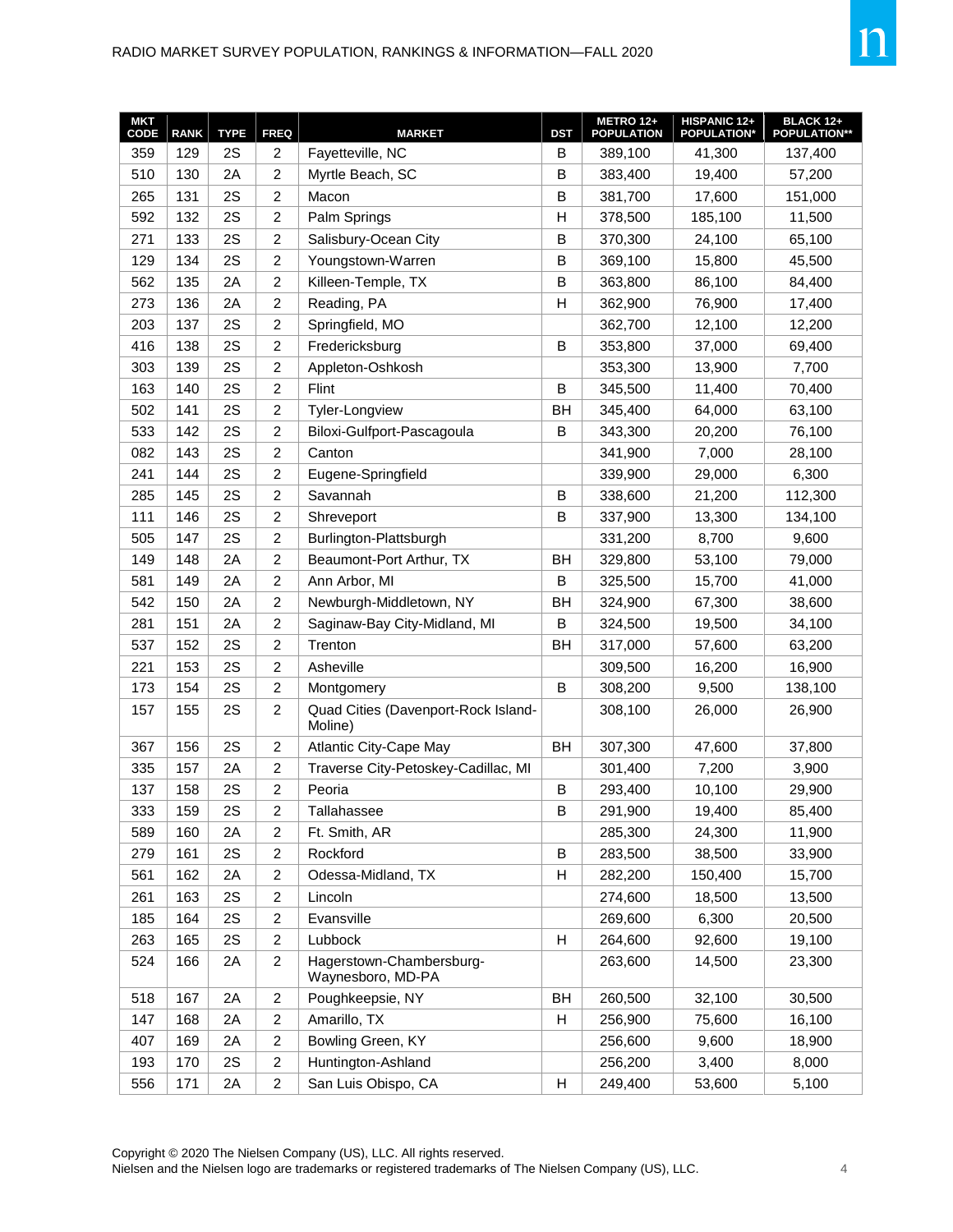| <b>MKT</b><br>CODE | <b>RANK</b> | <b>TYPE</b> | <b>FREQ</b>             | <b>MARKET</b>                            | <b>DST</b> | <b>METRO 12+</b><br><b>POPULATION</b> | HISPANIC 12+<br>POPULATION* | <b>BLACK 12+</b><br><b>POPULATION**</b> |
|--------------------|-------------|-------------|-------------------------|------------------------------------------|------------|---------------------------------------|-----------------------------|-----------------------------------------|
| 295                | 172         | 2S          | $\overline{c}$          | Utica-Rome                               |            | 249,000                               | 12,500                      | 14,300                                  |
| 426                | 173         | 2S          | $\overline{c}$          | Concord (Lakes Region)                   |            | 247,600                               | 4,800                       | 3,300                                   |
| 391                | 174         | 2A          | $\overline{c}$          | Ft. Walton Beach-Destin, FL              |            | 246,300                               | 21,400                      | 22,700                                  |
| 555                | 175         | 2A          | $\overline{2}$          | Morgantown-Clarksburg-Fairmont,<br>WV    |            | 244,400                               | 4,800                       | 8,500                                   |
| 597                | 176         | 2A          | $\overline{2}$          | Wausau-Stevens Point, WI (Central<br>WI) |            | 240,800                               | 6,600                       | 2,800                                   |
| 315                | 177         | 2S          | $\overline{c}$          | Anchorage                                |            | 239,000                               | 21,600                      | 16,800                                  |
| 551                | 178         | 2C          | $\overline{c}$          | Lima-Van Wert, OH                        |            | 237,800                               | 7,200                       | 13,400                                  |
| 319                | 179         | 2A          | $\overline{c}$          | Sioux Falls, SD                          |            | 231,400                               | 9,200                       | 13,100                                  |
| 563                | 180         | 2A          | $\overline{c}$          | New London, CT                           | Н          | 231,100                               | 24,700                      | 16,200                                  |
| 287                | 181         | 2A          | $\overline{c}$          | South Bend, IN                           | B          | 230,800                               | 19,000                      | 32,200                                  |
| 239                | 182         | 2S          | $\overline{c}$          | Erie                                     |            | 230,300                               | 9,200                       | 18,100                                  |
| 251                | 183         | 2S          | $\overline{2}$          | Kalamazoo                                | B          | 228,600                               | 11,000                      | 28,400                                  |
| 575                | 184         | 2A          | $\overline{c}$          | St. Cloud, MN                            |            | 228,200                               | 6,300                       | 15,400                                  |
| 528                | 185         | 2C          | $\overline{c}$          | Frederick, MD                            | <b>BH</b>  | 226,200                               | 23,200                      | 24,200                                  |
| 245                | 186         | 2S          | $\overline{c}$          | Green Bay                                |            | 225,500                               | 17,400                      | 7,600                                   |
| 506                | 187         | 2A          | $\overline{c}$          | Laredo, TX                               | н          | 220,900                               | 213,700                     | 600                                     |
| 235                | 188         | 2S          | $\overline{c}$          | Columbus, GA                             | B          | 220,000                               | 16,400                      | 102,200                                 |
| 309                | 189         | 2A          | $\overline{c}$          | Waco, TX                                 | BH         | 217,100                               | 55,100                      | 31,300                                  |
| 549                | 190         | 2A          | $\overline{2}$          | Bryan-College Station, TX                | BH         | 216,300                               | 53,400                      | 23,500                                  |
| 501                | 191         | 2A          | $\overline{c}$          | Dothan, AL                               | B          | 214,900                               | 9,800                       | 47,700                                  |
| 187                | 192         | 2S          | $\overline{c}$          | Fargo-Moorhead                           |            | 209,600                               | 6,300                       | 14,000                                  |
| 530                | 193         | 2A          | $\overline{c}$          | Cape Cod, MA                             |            | 208,300                               | 6,800                       | 8,600                                   |
| 227                | 194         | 2S          | $\overline{c}$          | Binghamton                               |            | 206,600                               | 7,900                       | 11,400                                  |
| 267                | 195         | 2S          | $\overline{c}$          | Manchester                               |            | 206,200                               | 14,100                      | 6,600                                   |
| 593                | 196         | 2A          | $\overline{c}$          | Danbury, CT                              | н          | 201,100                               | 32,200                      | 7,400                                   |
| 153                | 197         | 2A          | $\overline{c}$          | Charleston, WV                           |            | 200,900                               | 2,200                       | 13,800                                  |
| 567                | 198         | 2A          | $\overline{c}$          | Santa Maria-Lompoc, CA                   | н          | 200,300                               | 110,300                     | 5,900                                   |
| 205                | 199         | 2S          | $\overline{c}$          | Topeka                                   |            | 196,300                               | 18,800                      | 14,000                                  |
| 151                | 200         | 2S          | $\overline{c}$          | Cedar Rapids                             |            | 194,000                               | 6,200                       | 13,600                                  |
| 387                | 201         | 2A          | $\overline{c}$          | Salina-Manhattan, KS                     |            | 193,300                               | 16,500                      | 12,600                                  |
| 508                | 202         | 2A          | $\overline{c}$          | Chico, CA                                | Н          | 187,000                               | 29,800                      | 4,400                                   |
| 569                | 203         | 2A          | 2                       | Winchester, VA                           |            | 186,300                               | 15,800                      | 10,600                                  |
| 591                | 204         | 2A          | $\overline{c}$          | Santa Barbara, CA                        | Η          | 183,000                               | 57,800                      | 3,500                                   |
| 596                | 205         | 2A          | $\overline{c}$          | Tuscaloosa, AL                           | B          | 181,400                               | 7,100                       | 57,900                                  |
| 159                | 206         | 2S          | $\overline{c}$          | Duluth-Superior                          |            | 180,000                               | 3,600                       | 5,200                                   |
| 554                | 207         | 2A          | $\overline{a}$          | Florence, SC                             | B          | 174,500                               | 4,400                       | 73,400                                  |
| 522                | 208         | 2A          | $\overline{c}$          | Laurel-Hattiesburg, MS                   | B          | 174,100                               | 5,400                       | 50,400                                  |
| 307                | 209         | 2S          | $\overline{c}$          | <b>Terre Haute</b>                       |            | 173,400                               | 3,800                       | 9,600                                   |
| 461                | 210         | 2A          | $\overline{\mathbf{c}}$ | Las Cruces-Deming, NM                    | н          | 171,200                               | 102,400                     | 4,200                                   |
| 584                | 211         | 2A          | $\overline{c}$          | Lake Charles, LA                         | B          | 170,600                               | 6,700                       | 43,500                                  |
| 532                | 212         | 2A          | $\overline{c}$          | Rochester, MN                            |            | 170,500                               | 7,600                       | 9,200                                   |
| 526                | 213         | 2S          | $\overline{c}$          | Bangor                                   |            | 170,000                               | 2,400                       | 2,100                                   |
| 434                | 214         | 2A          | $\overline{2}$          | Sunbury-Selinsgrove-Lewisburg, PA        |            | 169,300                               | 6,700                       | 5,700                                   |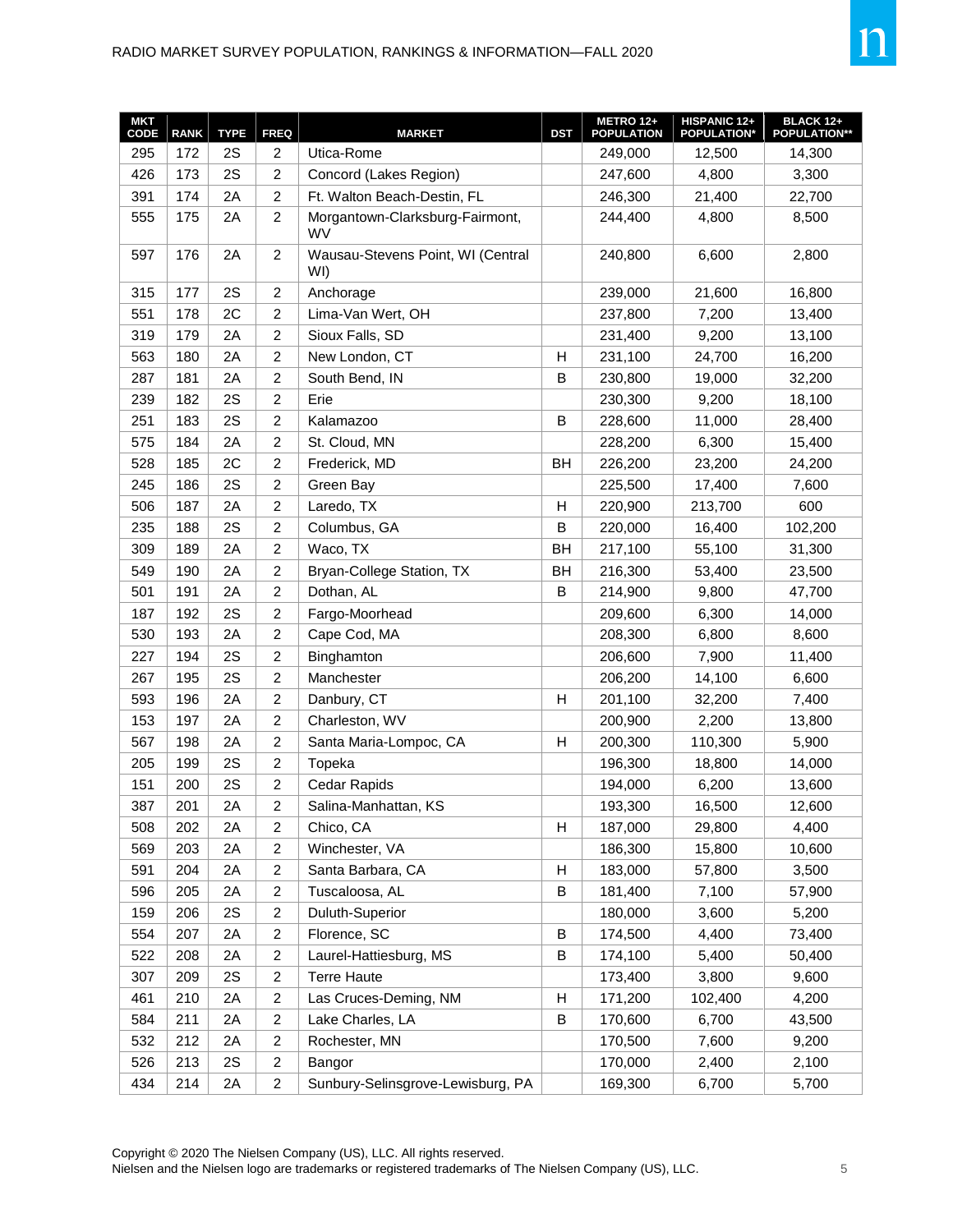| <b>MKT</b><br>CODE | <b>RANK</b> | <b>TYPE</b> | <b>FREQ</b>             | <b>MARKET</b>                                  | <b>DST</b>                | METRO 12+<br><b>POPULATION</b> | HISPANIC 12+<br><b>POPULATION*</b> | <b>BLACK 12+</b><br><b>POPULATION**</b> |
|--------------------|-------------|-------------|-------------------------|------------------------------------------------|---------------------------|--------------------------------|------------------------------------|-----------------------------------------|
| 559                | 215         | 2A          | 2                       | La Crosse, WI                                  |                           | 167,700                        | 4,200                              | 3,000                                   |
| 422                | 216         | 2A          | $\overline{c}$          | Muncie-Marion, IN                              |                           | 166,500                        | 5,000                              | 12,300                                  |
| 431                | 217         | 2A          | $\overline{\mathbf{c}}$ | Lebanon-Hanover-White River<br>Junction, NH-VT |                           | 158,400                        | 3,800                              | 2,500                                   |
| 564                | 218         | 2A          | $\overline{\mathbf{c}}$ | Columbia, MO                                   | B                         | 157,700                        | 5,300                              | 16,100                                  |
| 421                | 219         | 2A          | $\overline{c}$          | Olean, NY                                      |                           | 154,200                        | 3,100                              | 3,500                                   |
| 509                | 220         | 2A          | 2                       | Redding, CA                                    | H                         | 153,600                        | 14,900                             | 2,700                                   |
| 557                | 221         | 2A          | $\overline{c}$          | Elmira-Corning, NY                             |                           | 152,900                        | 3,500                              | 6,800                                   |
| 534                | 222         | 2A          | 2                       | Joplin, MO                                     |                           | 151,700                        | 10,100                             | 3,800                                   |
| 566                | 223         | 2A          | $\overline{\mathbf{c}}$ | Muskegon, MI                                   | B                         | 147,600                        | 7,900                              | 21,300                                  |
| 586                | 224         | 2A          | $\overline{c}$          | Eau Claire, WI                                 |                           | 147,100                        | 3,300                              | 2,700                                   |
| 323                | 225         | 2S          | $\overline{c}$          | Bloomington                                    |                           | 146,900                        | 7,000                              | 12,700                                  |
| 573                | 226         | 2A          | $\overline{c}$          | Panama City, FL                                | B                         | 146,500                        | 9,800                              | 17,400                                  |
| 485                | 227         | 2A          | 2                       | Rapid City-Spearfish, SD                       |                           | 145,900                        | 6,500                              | 3,400                                   |
| 353                | 228         | 2S          | 2                       | Pueblo                                         | H                         | 145,500                        | 61,000                             | 3,600                                   |
| 546                | 229         | 2A          | $\overline{\mathbf{c}}$ | Abilene, TX                                    | H                         | 145,400                        | 32,900                             | 11,900                                  |
| 297                | 230         | 2A          | $\overline{c}$          | Waterloo-Cedar Falls, IA                       |                           | 132,800                        | 4,700                              | 11,400                                  |
| 580                | 231         | 2A          | $\overline{\mathbf{c}}$ | Albany, GA                                     | B                         | 131,400                        | 4,200                              | 71,100                                  |
| 404                | 232         | 2A          | $\overline{\mathbf{c}}$ | Florence-Muscle Shoals, AL                     | B                         | 129,100                        | 3,300                              | 16,400                                  |
| 585                | 233         | 2A          | $\overline{2}$          | Monroe, LA                                     | B                         | 127,300                        | 3,000                              | 46,300                                  |
| 433                | 234         | 2A          | 2                       | Valdosta, GA                                   | B                         | 124,500                        | 8,100                              | 42,600                                  |
| 539                | 235         | 2A          | 2                       | Parkersburg-Marietta, WV-OH                    |                           | 123,600                        | 1,500                              | 2,400                                   |
| 579                | 236         | 2A          | $\overline{c}$          | Sussex, NJ                                     |                           | 123,100                        | 10,900                             | 3,300                                   |
| 209                | 237         | 2A          | $\overline{\mathbf{c}}$ | Wichita Falls, TX                              | BH                        | 120,700                        | 21,800                             | 13,300                                  |
| 179                | 238         | 2S          | $\overline{c}$          | Wheeling                                       |                           | 120,600                        | 1,400                              | 4,800                                   |
| 519                | 239         | 2A          | $\overline{\mathbf{c}}$ | Harrisonburg, VA                               |                           | 119,000                        | 14,400                             | 6,000                                   |
| 381                | 240         | 2A          | $\overline{c}$          | Grand Island-Kearney-Hastings, NE              | Н                         | 118,500                        | 20,000                             | 2,800                                   |
| 582                | 241         | 2A          | $\overline{\mathbf{c}}$ | Bismarck, ND                                   |                           | 108,100                        | 3,300                              | 3,300                                   |
| 527                | 242         | 2A          | $\overline{\mathbf{c}}$ | Augusta-Waterville, ME                         |                           | 107,500                        | 1,600                              | 1,300                                   |
| 432                | 243         | 2S          | $\overline{c}$          | Montpelier-Barre-St. Johnsbury                 |                           | 107,200                        | 2,200                              | 1,400                                   |
| 523                | 244         | 2A          | $\overline{c}$          | Sioux City, IA                                 | $\boldsymbol{\mathsf{H}}$ | 101,800                        | 19,200                             | 5,500                                   |
| 548                | 245         | 2A          | $\overline{\mathbf{c}}$ | San Angelo, TX                                 | $\boldsymbol{\mathsf{H}}$ | 100,400                        | 39,800                             | 4,300                                   |
| 418                | 246         | 2A          | $\overline{c}$          | Sheboygan, WI                                  |                           | 99,400                         | 5,800                              | 2,700                                   |
| 578                | 247         | 2A          | $\overline{\mathbf{c}}$ | Williamsport, PA                               |                           | 97,800                         | 1,900                              | 5,000                                   |
| 513                | 248         | 2A          | $\overline{c}$          | Brunswick, GA                                  | $\, {\bf B}$              | 90,500                         | 4,900                              | 19,900                                  |
| 577                | 249         | 2A          | $\overline{\mathbf{c}}$ | Watertown, NY                                  |                           | 89,000                         | 6,800                              | 6,700                                   |
| 383                | 250         | 2A          | $\overline{\mathbf{c}}$ | Hot Springs, AR                                |                           | 86,900                         | 4,700                              | 8,000                                   |
| 560                | 251         | 2A          | $\overline{\mathbf{c}}$ | Cheyenne, WY                                   | H                         | 85,200                         | 12,200                             | 2,800                                   |
| 289                | 252         | 2A          | $\overline{c}$          | Jackson, TN                                    | B                         | 83,600                         | 3,100                              | 31,200                                  |
| 572                | 253         | 2A          | $\overline{a}$          | Grand Forks, ND-MN                             |                           | 76,700                         | 3,900                              | 4,500                                   |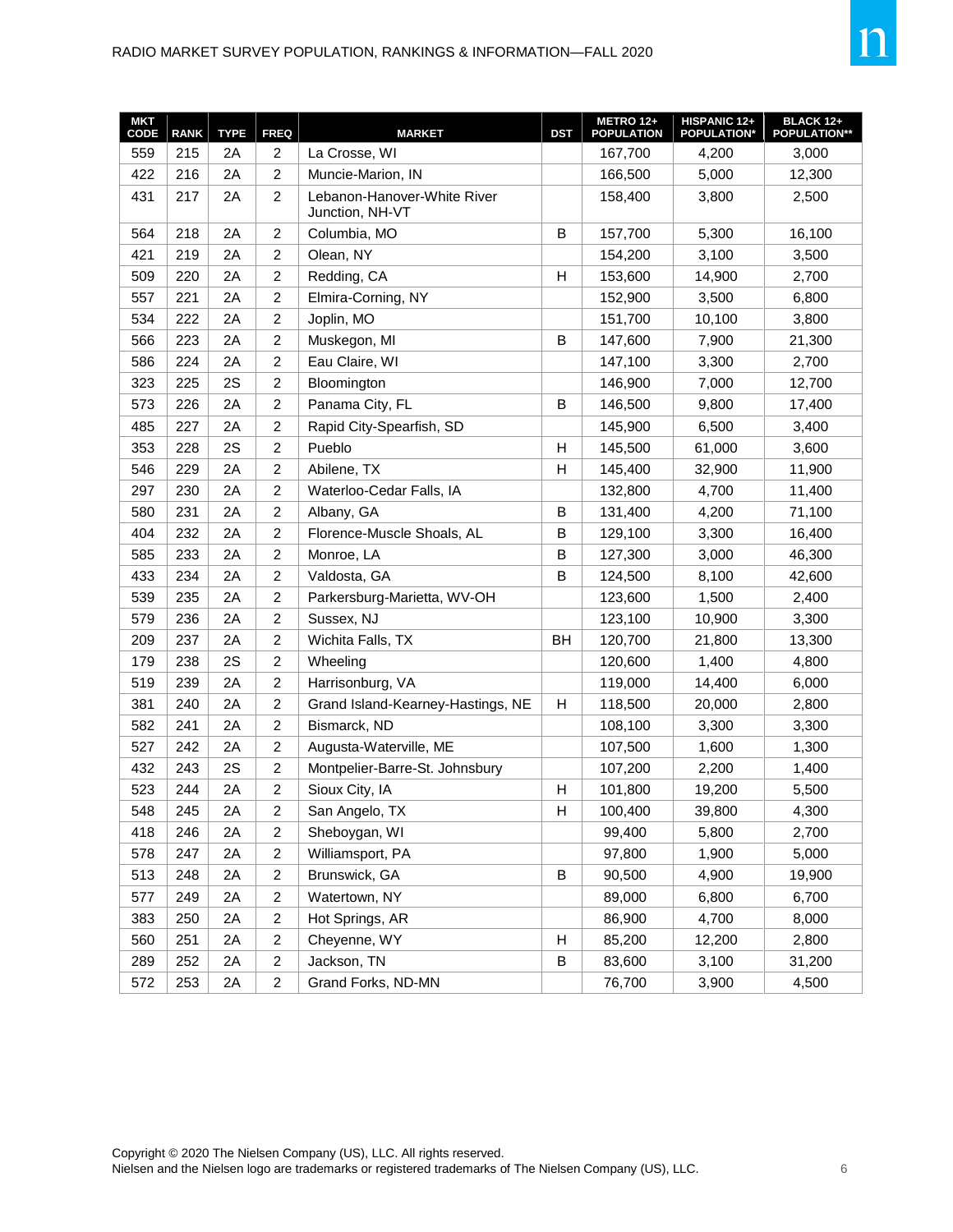#### **TOTAL 1-25 METRO PERSONS 12+ POPULATION: 115,680,600 TOTAL 1-50 METRO PERSONS 12+ POPULATION: 153,019,800 TOTAL 1-100 METRO PERSONS 12+ POPULATION: 190,237,600 TOTAL 1-253 METRO PERSONS 12+ POPULATION: 230,032,900**

The population estimates for embedded markets are not duplicated in the cumulative population totals.

- <sup>1</sup> The Nassau-Suffolk (Long Island) Metro is embedded in the New York Metro.
- <sup>2</sup> The San Jose Metro is embedded in the San Francisco Metro.
- <sup>3</sup> Putnam, NY (population 86,600), Rockland, NY (population 265,400) and Westchester, NY (population 834,700) are included in the Hudson Valley and the New York Metro definitions.
- <sup>4</sup> The Middlesex-Somerset-Union Metro is embedded in the New York Metro.
- <sup>5</sup> Monmouth County (population 538,000) is included in the Monmouth-Ocean and the New York Metro definitions.
- <sup>6</sup> The Morristown, NJ Metro is embedded in the New York Metro.
- <sup>7</sup> The SN Split portion of Fairfield County (population 324,800) is included in the Metro Fairfield County and the New York Metro definitions.
- 8 Stafford County (population 131,100) is included in the Fredericksburg and the Washington, DC Metro definitions.
- <sup>9</sup> The Newburgh-Middletown, NY Metro is embedded in the Hudson Valley Metro.
- <sup>10</sup> The Frederick, MD Metro is embedded in the Washington, DC Metro.
- <sup>11</sup> The M-Split portion of Rockingham County (population 52,200) is included in the Manchester and the Portsmouth-Dover-Rochester Metro definitions.

**MKT CODE**: Unique numeric identifier for a market

**FREQ** (Frequency): Number of reports annually

**TYPE** (Type of Measurement Service): PPM – PPM, 12S – Diary Standard Continuous Measurement, 2S – Diary Standard Measurement, 2C – Diary Condensed Measurement, 2A – Diary 2-Book Average

**DST** (Differential Survey Treatment): B – Black ethnic controls, H – Hispanic ethnic controls, BH – Black and Hispanic ethnic control

- For a Metro to qualify for Hispanic DST, the Metro's Hispanic P12+ population must be at least 9.5% Hispanic OR at least 4.5% Hispanic with an estimated Hispanic 12+ population of at least 75,000. Additional criteria apply in Diary Metros and can be referenced in the Description of Methodology.
- \*\* For a Metro to qualify for Black DST, the Metro's Black P12+ population must be at least 9.5% Black or at least 4.5% Black with an estimated Black 12+ population of at least 75,000.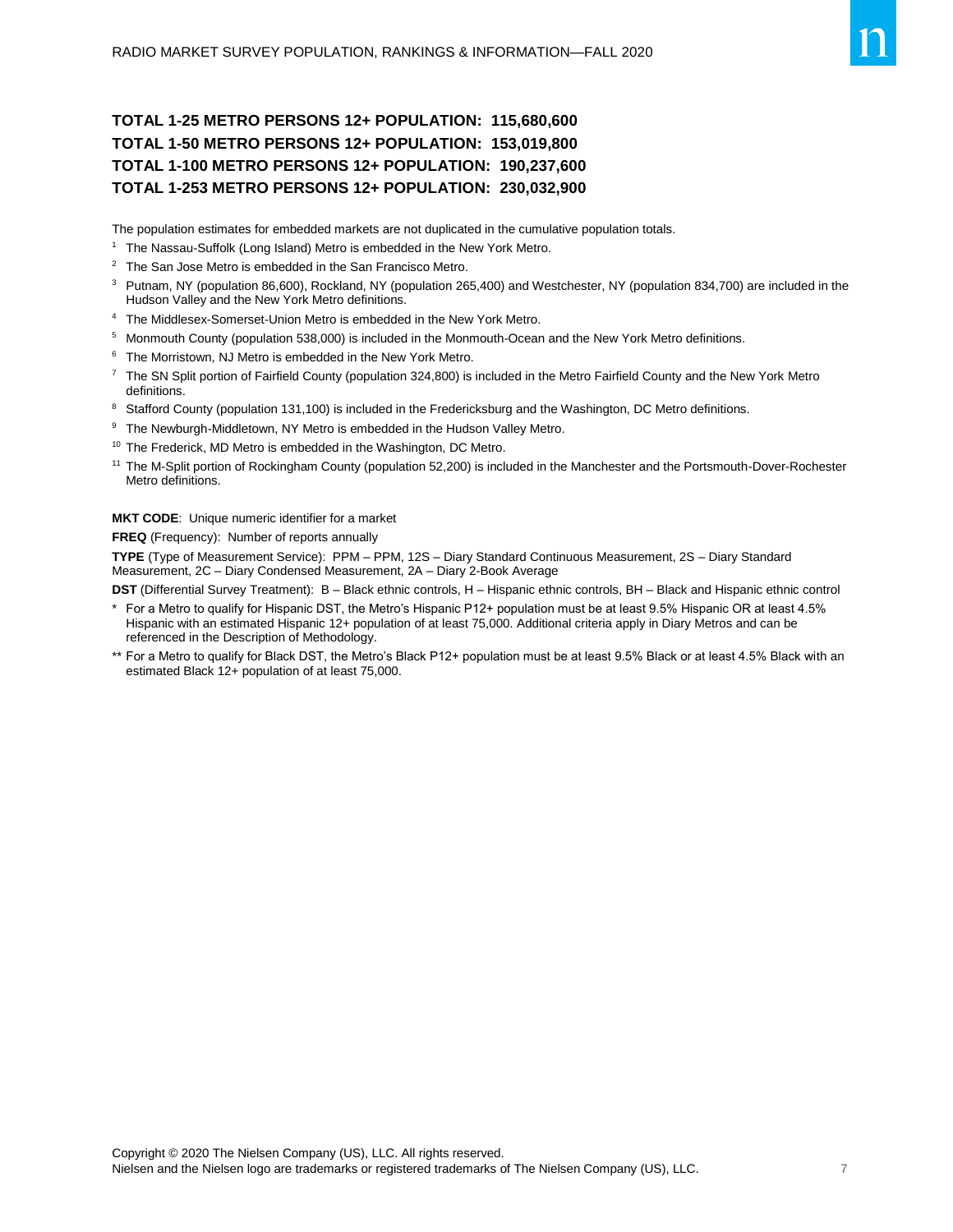#### BY MARKET

| <b>MARKET</b>                 | <b>MKT</b><br>CODE | <b>RANK</b>    | <b>TYPE</b> | <b>FREQ</b>      | <b>DST</b> | <b>METRO 12+</b><br><b>POPULATION</b> | HISPANIC 12+<br><b>POPULATION*</b> | <b>BLACK 12+</b><br><b>POPULATION**</b> |
|-------------------------------|--------------------|----------------|-------------|------------------|------------|---------------------------------------|------------------------------------|-----------------------------------------|
| Abilene, TX                   | 546                | 229            | 2Α          | 2                | Н          | 145,400                               | 32,900                             | 11,900                                  |
| Akron                         | 081                | 90             | <b>12S</b>  | 12               | B          | 611,500                               | 13,300                             | 79,200                                  |
| Albany, GA                    | 580                | 231            | 2A          | $\overline{2}$   | B          | 131,400                               | 4,200                              | 71,100                                  |
| Albany-Schenectady-Troy       | 069                | 67             | <b>12S</b>  | 12               |            | 811,200                               | 45,600                             | 68,800                                  |
| Albuquerque                   | 141                | 69             | <b>12S</b>  | 12               | н          | 780,400                               | 381,000                            | 21,700                                  |
| Allentown-Bethlehem           | 145                | 74             | <b>12S</b>  | 12               | Н          | 736,600                               | 128,500                            | 44,300                                  |
| Amarillo, TX                  | 147                | 168            | 2A          | $\overline{2}$   | H          | 256,900                               | 75,600                             | 16,100                                  |
| Anchorage                     | 315                | 177            | 2S          | 2                |            | 239,000                               | 21,600                             | 16,800                                  |
| Ann Arbor, MI                 | 581                | 149            | 2A          | $\overline{2}$   | B          | 325,500                               | 15,700                             | 41,000                                  |
| Appleton-Oshkosh              | 303                | 139            | 2S          | $\overline{2}$   |            | 353,300                               | 13,900                             | 7,700                                   |
| Asheville                     | 221                | 153            | 2S          | 2                |            | 309,500                               | 16,200                             | 16,900                                  |
| Atlanta                       | 047                | $\overline{7}$ | <b>PPM</b>  | 13               | BН         | 5,035,400                             | 523,500                            | 1,797,900                               |
| <b>Atlantic City-Cape May</b> | 367                | 156            | 2S          | $\overline{c}$   | <b>BH</b>  | 307,300                               | 47,600                             | 37,800                                  |
| Augusta, GA                   | 305                | 110            | 2S          | $\overline{c}$   | B          | 498,400                               | 28,800                             | 176,800                                 |
| Augusta-Waterville, ME        | 527                | 242            | 2A          | 2                |            | 107,500                               | 1,600                              | 1,300                                   |
| Austin                        | 135                | 32             | <b>PPM</b>  | 13               | BH         | 1,934,000                             | 599,600                            | 148,100                                 |
| <b>Bakersfield</b>            | 143                | 80             | <b>12S</b>  | 12               | н          | 663,700                               | 369,300                            | 35,500                                  |
| <b>Baltimore</b>              | 021                | 23             | <b>PPM</b>  | 13               | BH         | 2,404,200                             | 146,400                            | 714,800                                 |
| Bangor                        | 526                | 213            | 2S          | 2                |            | 170,000                               | 2.400                              | 2,100                                   |
| <b>Baton Rouge</b>            | 223                | 78             | <b>12S</b>  | 12               | B          | 696,900                               | 29,800                             | 244,500                                 |
| Beaumont-Port Arthur, TX      | 149                | 148            | 2A          | $\overline{2}$   | BH         | 329,800                               | 53,100                             | 79,000                                  |
| Biloxi-Gulfport-Pascagoula    | 533                | 142            | 2S          | 2                | B          | 343,300                               | 20,200                             | 76,100                                  |
| Binghamton                    | 227                | 194            | 2S          | $\overline{c}$   |            | 206,600                               | 7,900                              | 11,400                                  |
| Birmingham                    | 095                | 61             | <b>12S</b>  | 12               | B          | 928,300                               | 38,000                             | 278,700                                 |
| Bismarck, ND                  | 582                | 241            | 2A          | 2                |            | 108,100                               | 3,300                              | 3,300                                   |
| Bloomington                   | 323                | 225            | 2S          | $\overline{c}$   |            | 146,900                               | 7,000                              | 12,700                                  |
| <b>Boise</b>                  | 229                | 86             | 2S          | $\overline{2}$   | H          | 619,900                               | 80,400                             | 8,900                                   |
| Boston                        | 013                | 10             | <b>PPM</b>  | 13               | BH         | 4,366,400                             | 521,600                            | 360,100                                 |
| Bowling Green, KY             | 407                | 169            | 2A          | $\overline{c}$   |            | 256,600                               | 9,600                              | 18,900                                  |
| Brunswick, GA                 | 513                | 248            | 2A          | $\overline{c}$   | B          | 90,500                                | 4,900                              | 19,900                                  |
| Bryan-College Station, TX     | 549                | 190            | 2A          | 2                | BH         | 216,300                               | 53,400                             | 23,500                                  |
| Buffalo-Niagara Falls         | 037                | 59             | 12S         | 12               | B          | 978,700                               | 48,400                             | 119,700                                 |
| Burlington-Plattsburgh        | 505                | 147            | 2S          | $\overline{c}$   |            | 331,200                               | 8,700                              | 9,600                                   |
| Canton                        | 082                | 143            | 2S          | $\boldsymbol{2}$ |            | 341,900                               | 7,000                              | 28,100                                  |
| Cape Cod, MA                  | 530                | 193            | 2A          | $\overline{c}$   |            | 208,300                               | 6,800                              | 8,600                                   |
| Cedar Rapids                  | 151                | 200            | 2S          | $\overline{c}$   |            | 194,000                               | 6,200                              | 13,600                                  |
| Charleston, SC                | 231                | 76             | <b>12S</b>  | 12               | B          | 704,100                               | 37,300                             | 175,400                                 |
| Charleston, WV                | 153                | 197            | 2A          | $\boldsymbol{2}$ |            | 200,900                               | 2,200                              | 13,800                                  |
| Charlotte-Gastonia-Rock Hill  | 093                | 21             | <b>PPM</b>  | 13               | BH         | 2,430,600                             | 230,100                            | 564,300                                 |
| Chattanooga                   | 181                | 89             | <b>12S</b>  | 12               | $\sf B$    | 612,700                               | 28,800                             | 74,400                                  |
| Cheyenne, WY                  | 560                | 251            | 2A          | $\overline{c}$   | Н          | 85,200                                | 12,200                             | 2,800                                   |
| Chicago                       | 005                | 3              | <b>PPM</b>  | 13               | BH         | 7,923,900                             | 1,702,400                          | 1,315,200                               |
| Chico, CA                     | 508                | 202            | 2A          | $\overline{c}$   | Н          | 187,000                               | 29,800                             | 4,400                                   |
| Cincinnati                    | 031                | 33             | <b>PPM</b>  | 13               | B          | 1,865,500                             | 60,200                             | 244,500                                 |

Copyright © 2020 The Nielsen Company (US), LLC. All rights reserved.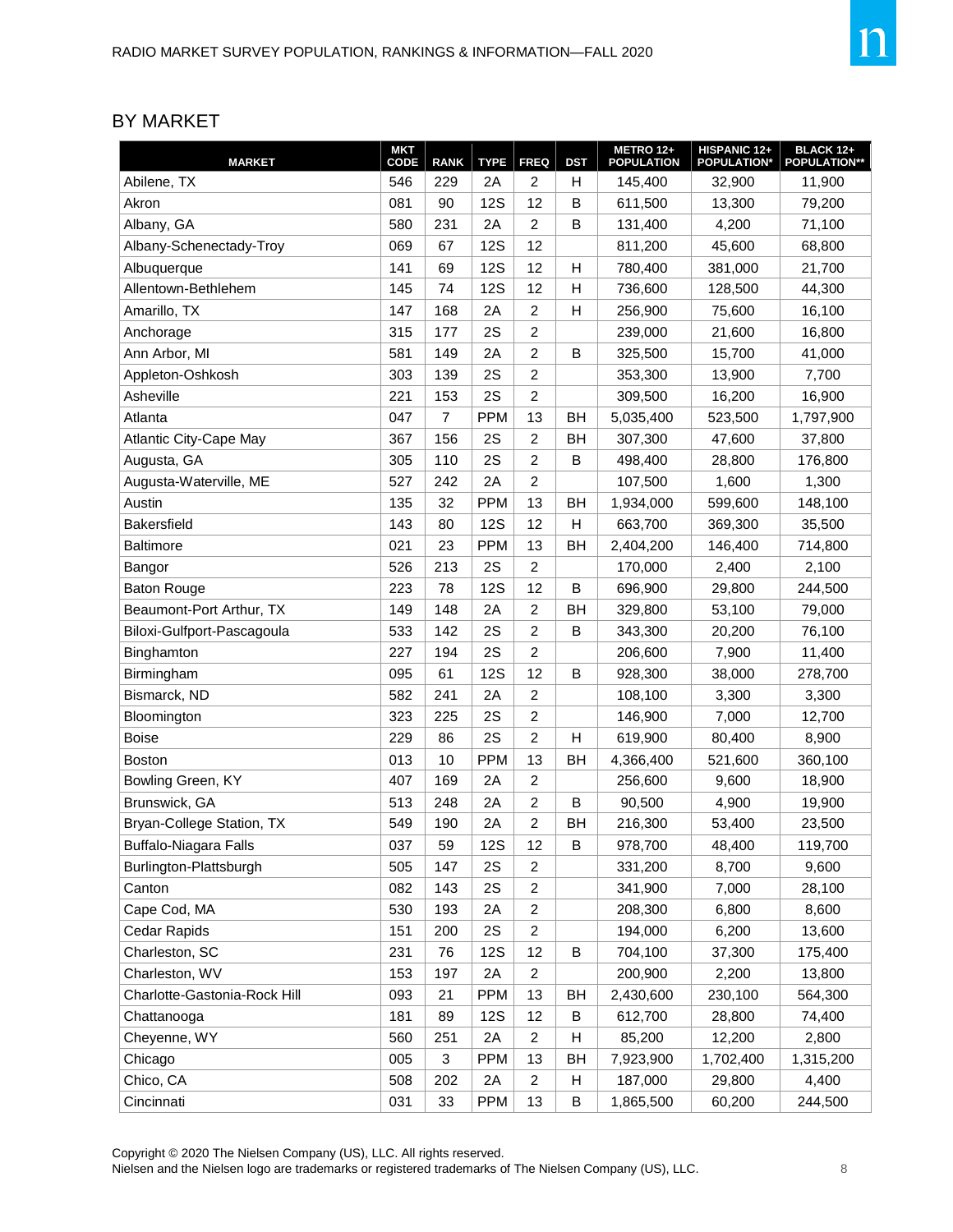| <b>MARKET</b>                       | <b>MKT</b><br>CODE | <b>RANK</b> | <b>TYPE</b> | <b>FREQ</b>      | <b>DST</b> | <b>METRO 12+</b><br><b>POPULATION</b> | <b>HISPANIC 12+</b><br><b>POPULATION*</b> | <b>BLACK 12+</b><br><b>POPULATION**</b> |
|-------------------------------------|--------------------|-------------|-------------|------------------|------------|---------------------------------------|-------------------------------------------|-----------------------------------------|
| Cleveland                           | 019                | 35          | <b>PPM</b>  | 13               | BH         | 1,766,400                             | 103,400                                   | 354,700                                 |
| Colorado Springs                    | 233                | 88          | <b>12S</b>  | 12               | Н          | 618,700                               | 103,000                                   | 46,100                                  |
| Columbia, MO                        | 564                | 218         | 2A          | $\overline{2}$   | B          | 157,700                               | 5,300                                     | 16,100                                  |
| Columbia, SC                        | 183                | 85          | <b>12S</b>  | 12               | B          | 621,400                               | 33,500                                    | 213,400                                 |
| Columbus, GA                        | 235                | 188         | 2S          | 2                | B          | 220,000                               | 16,400                                    | 102,200                                 |
| Columbus, OH                        | 045                | 36          | <b>PPM</b>  | 13               | B          | 1,733,500                             | 73,600                                    | 303,300                                 |
| Concord (Lakes Region)              | 426                | 173         | 2S          | $\overline{c}$   |            | 247,600                               | 4,800                                     | 3,300                                   |
| Corpus Christi                      | 155                | 113         | 2S          | $\overline{c}$   | Н          | 474,900                               | 299,800                                   | 17,000                                  |
| Dallas-Ft. Worth                    | 024                | 5           | <b>PPM</b>  | 13               | BH         | 6,417,300                             | 1,777,300                                 | 1,080,600                               |
| Danbury, CT                         | 593                | 196         | 2A          | $\overline{2}$   | Н          | 201,100                               | 32,200                                    | 7,400                                   |
| Dayton                              | 067                | 63          | <b>12S</b>  | 12               | B          | 842,900                               | 23,700                                    | 125,100                                 |
| Daytona Beach                       | 341                | 93          | 2S          | $\overline{c}$   | BH         | 602,500                               | 82,900                                    | 63,200                                  |
| Denver-Boulder                      | 035                | 19          | <b>PPM</b>  | 13               | BH         | 2,829,200                             | 594,200                                   | 165,000                                 |
| Des Moines                          | 071                | 71          | <b>12S</b>  | 12               |            | 755,400                               | 45,400                                    | 39,300                                  |
| Detroit                             | 011                | 14          | <b>PPM</b>  | 13               | B          | 3,841,000                             | 164,200                                   | 839,400                                 |
| Dothan, AL                          | 501                | 191         | 2A          | $\overline{2}$   | B          | 214,900                               | 9,800                                     | 47,700                                  |
| Duluth-Superior                     | 159                | 206         | 2S          | $\overline{c}$   |            | 180,000                               | 3,600                                     | 5,200                                   |
| Eau Claire, WI                      | 586                | 224         | 2A          | $\overline{c}$   |            | 147,100                               | 3,300                                     | 2,700                                   |
| El Paso                             | 161                | 77          | <b>12S</b>  | 12               | Н          | 698,600                               | 584,400                                   | 23,300                                  |
| Elmira-Corning, NY                  | 557                | 221         | 2A          | $\overline{c}$   |            | 152,900                               | 3,500                                     | 6,800                                   |
| Erie                                | 239                | 182         | 2S          | $\overline{c}$   |            | 230,300                               | 9,200                                     | 18,100                                  |
| Eugene-Springfield                  | 241                | 144         | 2S          | $\overline{2}$   |            | 339,900                               | 29,000                                    | 6,300                                   |
| Evansville                          | 185                | 164         | 2S          | $\overline{c}$   |            | 269,600                               | 6,300                                     | 20,500                                  |
| Fargo-Moorhead                      | 187                | 192         | 2S          | $\overline{c}$   |            | 209,600                               | 6,300                                     | 14,000                                  |
| Fayetteville (North West Arkansas)  | 503                | 118         | 2A          | $\overline{2}$   | Н          | 459,100                               | 69,900                                    | 14,300                                  |
| Fayetteville, NC                    | 359                | 129         | 2S          | $\overline{c}$   | B          | 389,100                               | 41,300                                    | 137,400                                 |
| Flint                               | 163                | 140         | 2S          | $\overline{c}$   | B          | 345,500                               | 11,400                                    | 70,400                                  |
| Florence, SC                        | 554                | 207         | 2A          | $\overline{2}$   | B          | 174,500                               | 4,400                                     | 73,400                                  |
| Florence-Muscle Shoals, AL          | 404                | 232         | 2A          | $\overline{2}$   | B          | 129,100                               | 3,300                                     | 16,400                                  |
| Frederick, MD                       | 528                | 185         | 2C          | $\overline{c}$   | BH         | 226,200                               | 23,200                                    | 24,200                                  |
| Fredericksburg                      | 416                | 138         | 2S          | $\overline{c}$   | B          | 353,800                               | 37,000                                    | 69,400                                  |
| Fresno                              | 089                | 66          | <b>12S</b>  | 12               | Н          | 822,700                               | 430,400                                   | 41,600                                  |
| Ft. Collins-Greeley, CO             | 590                | 105         | 2A          | $\overline{c}$   | Н          | 523,200                               | 94,200                                    | 9,200                                   |
| Ft. Myers-Naples                    | 515                | 56          | <b>12S</b>  | 12               | BH         | 1,047,800                             | 240,700                                   | 78,800                                  |
| Ft. Pierce-Stuart-Vero Beach        | 517                | 97          | 2S          | $\overline{2}$   | BH         | 583,200                               | 91,500                                    | 79,000                                  |
| Ft. Smith, AR                       | 589                | 160         | 2A          | $\overline{c}$   |            | 285,300                               | 24,300                                    | 11,900                                  |
| Ft. Walton Beach-Destin, FL         | 391                | 174         | 2A          | $\overline{c}$   |            | 246,300                               | 21,400                                    | 22,700                                  |
| Ft. Wayne                           | 165                | 116         | 2S          | $\overline{c}$   |            | 469,200                               | 26,700                                    | 41,300                                  |
| Gainesville-Ocala                   | 550                | 87          | 2S          | $\overline{c}$   | BH         | 619,700                               | 73,800                                    | 92,400                                  |
| Grand Forks, ND-MN                  | 572                | 253         | 2A          | $\overline{c}$   |            | 76,700                                | 3,900                                     | 4,500                                   |
| Grand Island-Kearney-Hastings, NE   | 381                | 240         | 2A          | $\overline{c}$   | H          | 118,500                               | 20,000                                    | 2,800                                   |
| <b>Grand Rapids</b>                 | 127                | 68          | <b>12S</b>  | 12               | Н          | 808,400                               | 77,200                                    | 63,400                                  |
| Green Bay                           | 245                | 186         | 2S          | $\boldsymbol{2}$ |            | 225,500                               | 17,400                                    | 7,600                                   |
| Greensboro-Winston-Salem-High Point | 166                | 47          | <b>PPM</b>  | 13               | ВH         | 1,328,200                             | 119,100                                   | 314,500                                 |
| Greenville-New Bern-Jacksonville    | 361                | 95          | <b>12S</b>  | 12               | B          | 600,600                               | 48,000                                    | 145,400                                 |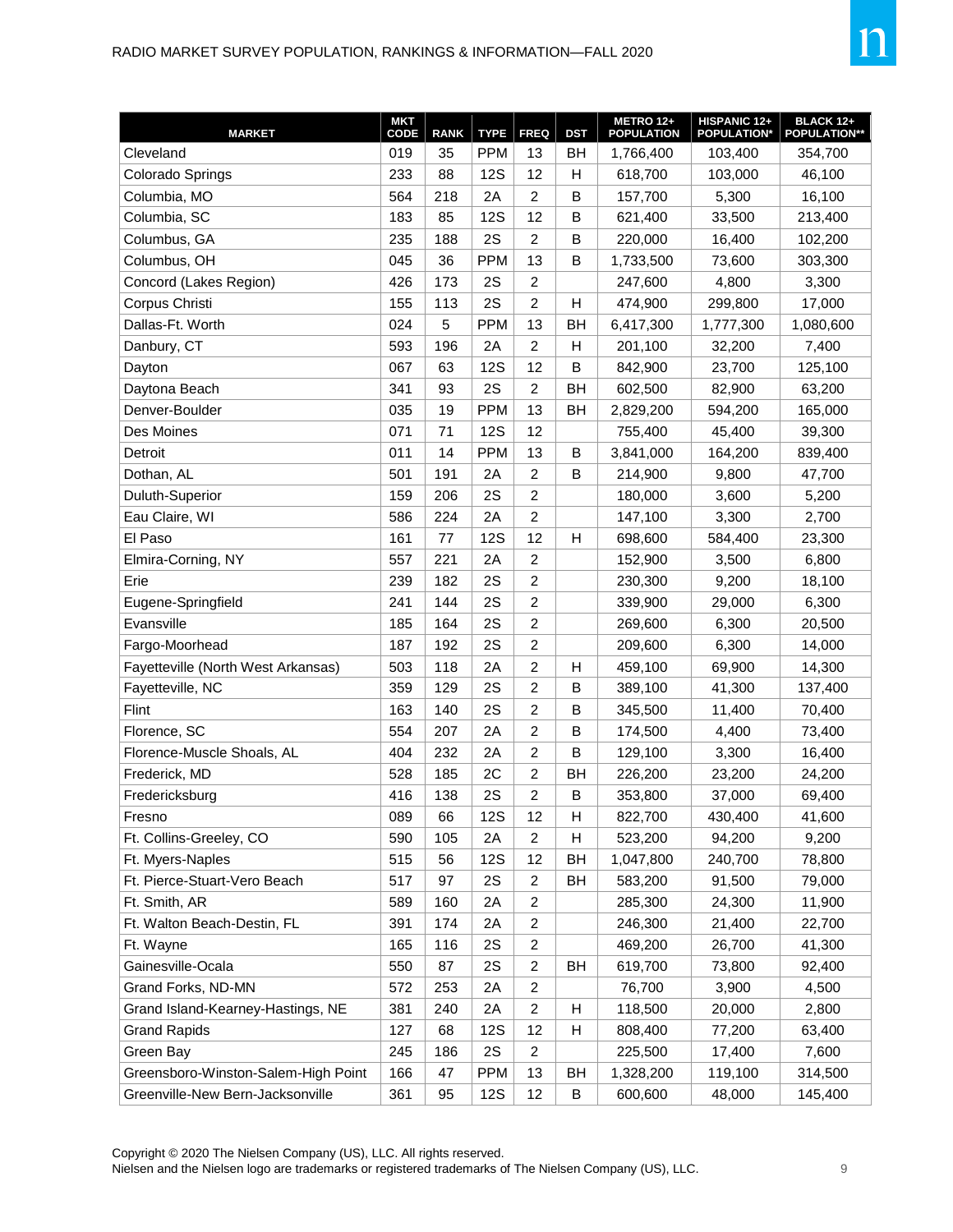

| <b>MARKET</b>                                  | MKT<br>CODE | <b>RANK</b>    | <b>TYPE</b> | <b>FREQ</b>      | <b>DST</b> | METRO 12+<br><b>POPULATION</b> | HISPANIC 12+<br><b>POPULATION*</b> | <b>BLACK 12+</b><br><b>POPULATION**</b> |
|------------------------------------------------|-------------|----------------|-------------|------------------|------------|--------------------------------|------------------------------------|-----------------------------------------|
| Greenville-Spartanburg                         | 191         | 58             | <b>12S</b>  | 12               | B          | 1,022,500                      | 69,100                             | 179,400                                 |
| Hagerstown-Chambersburg-<br>Waynesboro, MD-PA  | 524         | 166            | 2A          | 2                |            | 263,600                        | 14,500                             | 23,300                                  |
| Harrisburg-Lebanon-Carlisle                    | 119         | 84             | <b>12S</b>  | 12               |            | 623,100                        | 48,600                             | 58,300                                  |
| Harrisonburg, VA                               | 519         | 239            | 2A          | $\overline{2}$   |            | 119,000                        | 14,400                             | 6,000                                   |
| Hartford-New Britain-Middletown                | 061         | 53             | <b>PPM</b>  | 13               | <b>BH</b>  | 1,075,700                      | 172,600                            | 127,100                                 |
| Honolulu                                       | 099         | 65             | <b>12S</b>  | 12               |            | 828,300                        | 77,900                             | 34,900                                  |
| Hot Springs, AR                                | 383         | 250            | 2A          | $\overline{2}$   |            | 86,900                         | 4,700                              | 8,000                                   |
| Houston-Galveston                              | 033         | 6              | <b>PPM</b>  | 13               | BH         | 6,048,300                      | 2,187,000                          | 1,061,400                               |
| <b>Hudson Valley</b>                           | 393         | 41             | 2S          | $\overline{c}$   | BH         | 1,511,600                      | 342,000                            | 197,000                                 |
| Huntington-Ashland                             | 193         | 170            | 2S          | $\overline{c}$   |            | 256,200                        | 3,400                              | 8,000                                   |
| Huntsville                                     | 327         | 107            | <b>12S</b>  | 12               | B          | 516,300                        | 27,900                             | 109,200                                 |
| Indianapolis                                   | 049         | 39             | <b>PPM</b>  | 13               | BH         | 1,611,100                      | 107,000                            | 274,500                                 |
| Jackson, MS                                    | 169         | 128            | <b>12S</b>  | 12               | B          | 417,800                        | 9,700                              | 202,700                                 |
| Jackson, TN                                    | 289         | 252            | 2A          | 2                | B          | 83,600                         | 3,100                              | 31,200                                  |
| Jacksonville                                   | 107         | 46             | <b>PPM</b>  | 13               | <b>BH</b>  | 1,365,500                      | 129,300                            | 289,700                                 |
| Johnson City-Kingsport-Bristol                 | 345         | 115            | 2S          | $\overline{c}$   |            | 474,300                        | 10,800                             | 14,200                                  |
| Joplin, MO                                     | 534         | 222            | 2A          | $\overline{2}$   |            | 151,700                        | 10,100                             | 3,800                                   |
| Kalamazoo                                      | 251         | 183            | 2S          | $\overline{2}$   | B          | 228,600                        | 11,000                             | 28,400                                  |
| Kansas City                                    | 041         | 34             | <b>PPM</b>  | 13               | BH         | 1,791,000                      | 154,900                            | 238,100                                 |
| Killeen-Temple, TX                             | 562         | 135            | 2A          | $\overline{c}$   | B          | 363,800                        | 86,100                             | 84,400                                  |
| Knoxville                                      | 121         | 72             | <b>12S</b>  | 12               |            | 748,900                        | 32,700                             | 47,600                                  |
| La Crosse, WI                                  | 559         | 215            | 2A          | $\overline{c}$   |            | 167,700                        | 4,200                              | 3,000                                   |
| Lafayette, LA                                  | 253         | 112            | 2S          | $\overline{2}$   | B          | 477,400                        | 19,200                             | 128,000                                 |
| Lake Charles, LA                               | 584         | 211            | 2A          | $\overline{2}$   | B          | 170,600                        | 6,700                              | 43,500                                  |
| Lakeland-Winter Haven                          | 311         | 82             | 2S          | 2                | BH         | 633,900                        | 149,800                            | 94,400                                  |
| Lancaster                                      | 255         | 117            | 2S          | 2                | H          | 463,900                        | 48,400                             | 20,100                                  |
| Lansing-East Lansing                           | 195         | 127            | 2S          | $\overline{2}$   | B          | 420,100                        | 26,400                             | 41,300                                  |
| Laredo, TX                                     | 506         | 187            | 2A          | 2                | H          | 220,900                        | 213,700                            | 600                                     |
| Las Cruces-Deming, NM                          | 461         | 210            | 2A          | $\overline{c}$   | Н          | 171,200                        | 102,400                            | 4,200                                   |
| Las Vegas                                      | 257         | 30             | <b>PPM</b>  | 13               | BH         | 1,975,800                      | 592,100                            | 267,100                                 |
| Laurel-Hattiesburg, MS                         | 522         | 208            | 2A          | $\boldsymbol{2}$ | $\sf B$    | 174,100                        | 5,400                              | 50,400                                  |
| Lebanon-Hanover-White River Junction,<br>NH-VT | 431         | 217            | 2A          | $\overline{c}$   |            | 158,400                        | 3,800                              | 2,500                                   |
| Lexington-Fayette                              | 259         | 104            | 2S          | $\overline{c}$   | B          | 528,400                        | 27,500                             | 57,300                                  |
| Lima-Van Wert, OH                              | 551         | 178            | 2C          | $\overline{c}$   |            | 237,800                        | 7,200                              | 13,400                                  |
| Lincoln                                        | 261         | 163            | 2S          | $\overline{c}$   |            | 274,600                        | 18,500                             | 13,500                                  |
| Little Rock                                    | 123         | 91             | <b>12S</b>  | 12               | B          | 608,000                        | 31,500                             | 151,900                                 |
| Los Angeles                                    | 003         | $\overline{c}$ | <b>PPM</b>  | 13               | <b>BH</b>  | 11,391,500                     | 4,962,100                          | 789,100                                 |
| Louisville                                     | 055         | 54             | <b>12S</b>  | 12               | B          | 1,051,900                      | 52,600                             | 168,200                                 |
| Lubbock                                        | 263         | 165            | 2S          | $\boldsymbol{2}$ | Н          | 264,600                        | 92,600                             | 19,100                                  |
| Macon                                          | 265         | 131            | 2S          | $\overline{c}$   | B          | 381,700                        | 17,600                             | 151,000                                 |
| Madison                                        | 171         | 92             | <b>12S</b>  | 12               |            | 605,700                        | 32,900                             | 29,200                                  |
| Manchester                                     | 267         | 195            | 2S          | $\overline{c}$   |            | 206,200                        | 14,100                             | 6,600                                   |
| McAllen-Brownsville-Harlingen                  | 269         | 57             | 2S          | $\overline{c}$   | н          | 1,043,300                      | 967,200                            | 4,200                                   |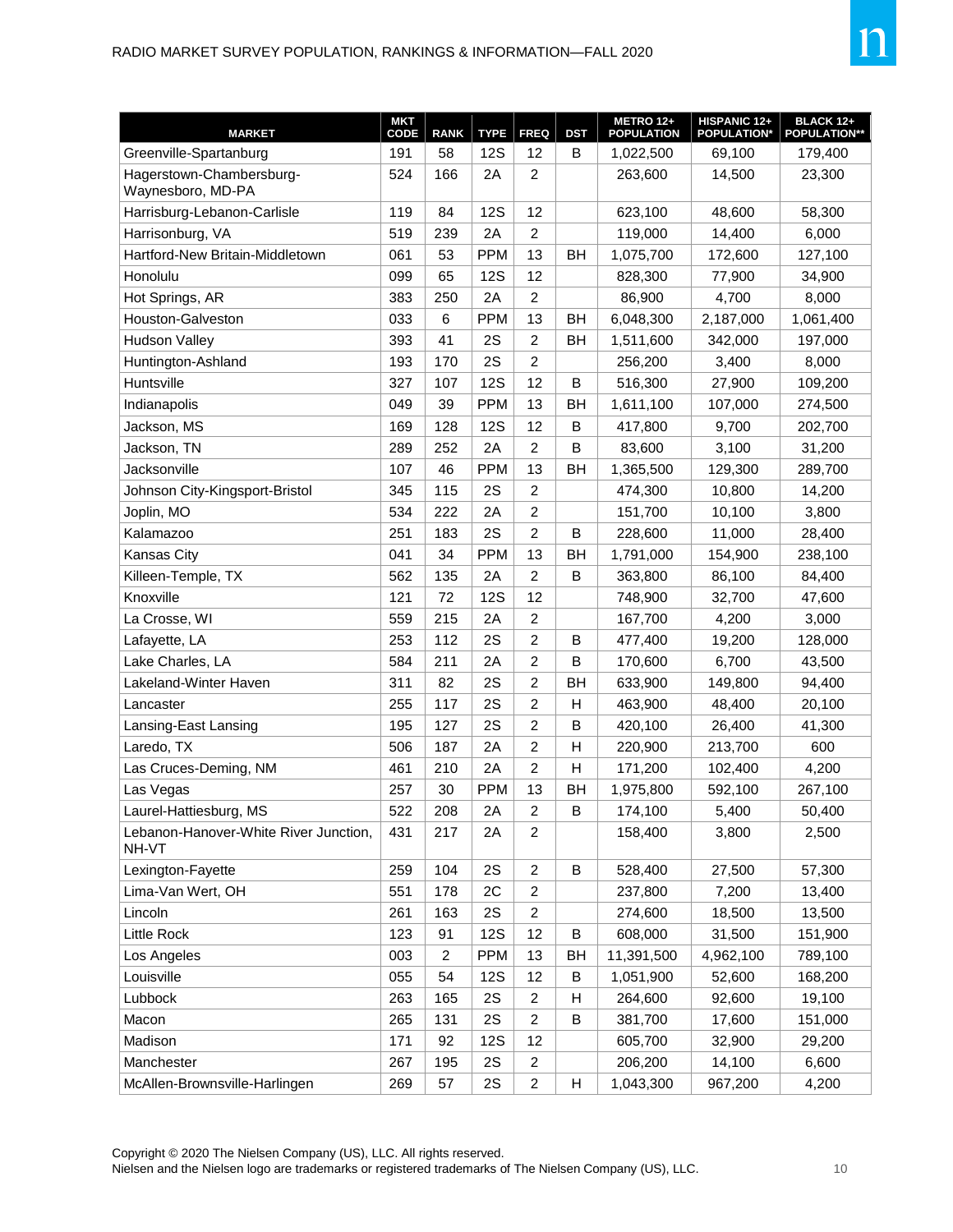| <b>MARKET</b>                       | <b>MKT</b><br>CODE | <b>RANK</b> | <b>TYPE</b> | <b>FREQ</b>      | <b>DST</b> | <b>METRO 12+</b><br><b>POPULATION</b> | HISPANIC 12+<br><b>POPULATION*</b> | <b>BLACK 12+</b><br><b>POPULATION**</b> |
|-------------------------------------|--------------------|-------------|-------------|------------------|------------|---------------------------------------|------------------------------------|-----------------------------------------|
| Melbourne-Titusville-Cocoa          | 331                | 103         | 2S          | $\overline{2}$   | <b>BH</b>  | 541,800                               | 58,700                             | 55,600                                  |
| Memphis                             | 075                | 51          | <b>PPM</b>  | 13               | B          | 1,133,200                             | 61,600                             | 537,000                                 |
| <b>Metro Fairfield County</b>       | 189                | 73          | <b>12S</b>  | 12               | BH         | 743,300                               | 149,300                            | 93,100                                  |
| Miami-Ft. Lauderdale-Hollywood      | 429                | 11          | <b>PPM</b>  | 13               | <b>BH</b>  | 4,119,200                             | 2,295,100                          | 827,500                                 |
| Middlesex-Somerset-Union            | 413                | 43          | <b>PPM</b>  | 13               | BH         | 1,469,200                             | 355,300                            | 203,700                                 |
| Milwaukee-Racine                    | 043                | 42          | <b>PPM</b>  | 13               | BH         | 1,507,600                             | 155,700                            | 236,200                                 |
| Minneapolis-St. Paul                | 027                | 15          | <b>PPM</b>  | 13               | BН         | 3,055,000                             | 168,500                            | 290,100                                 |
| Mobile                              | 133                | 102         | <b>12S</b>  | 12               | B          | 548,300                               | 19,700                             | 142,000                                 |
| Modesto                             | 343                | 119         | 2S          | $\overline{2}$   | н          | 458,600                               | 210,200                            | 15,400                                  |
| Monmouth-Ocean                      | 516                | 55          | 2S          | $\overline{c}$   | Н          | 1,050,600                             | 103,900                            | 56,500                                  |
| Monroe, LA                          | 585                | 233         | 2A          | $\overline{c}$   | B          | 127,300                               | 3,000                              | 46,300                                  |
| Monterey-Salinas-Santa Cruz         | 283                | 94          | <b>12S</b>  | 12               | H          | 602,100                               | 285,200                            | 15,600                                  |
| Montgomery                          | 173                | 154         | 2S          | $\overline{c}$   | B          | 308,200                               | 9,500                              | 138,100                                 |
| Montpelier-Barre-St. Johnsbury      | 432                | 243         | 2S          | $\overline{c}$   |            | 107,200                               | 2,200                              | 1,400                                   |
| Morgantown-Clarksburg-Fairmont, WV  | 555                | 175         | 2A          | $\overline{c}$   |            | 244,400                               | 4,800                              | 8,500                                   |
| Morristown, NJ                      | 565                | 126         | 2C          | $\overline{c}$   | H          | 428,300                               | 60,600                             | 16,200                                  |
| Muncie-Marion, IN                   | 422                | 216         | 2Α          | $\overline{c}$   |            | 166,500                               | 5,000                              | 12,300                                  |
| Muskegon, MI                        | 566                | 223         | 2A          | $\overline{2}$   | B          | 147,600                               | 7,900                              | 21,300                                  |
| Myrtle Beach, SC                    | 510                | 130         | 2A          | $\overline{2}$   | B          | 383,400                               | 19,400                             | 57,200                                  |
| Nashville                           | 073                | 40          | <b>PPM</b>  | 13               | BH         | 1,535,800                             | 110,600                            | 253,600                                 |
| Nassau-Suffolk (Long Island)        | 321                | 20          | <b>PPM</b>  | 13               | BH         | 2,451,200                             | 456,200                            | 246,500                                 |
| New Haven                           | 062                | 125         | 2S          | $\overline{2}$   | BH         | 429,800                               | 66,800                             | 65,300                                  |
| New London, CT                      | 563                | 180         | 2A          | $\overline{2}$   | Н          | 231,100                               | 24,700                             | 16,200                                  |
| New Orleans                         | 053                | 50          | <b>12S</b>  | 12               | BН         | 1,256,600                             | 107,400                            | 402,000                                 |
| New York                            | 001                | 1           | <b>PPM</b>  | 13               | BH         | 15,997,800                            | 4,074,300                          | 2,668,700                               |
| Newburgh-Middletown, NY             | 542                | 150         | 2A          | $\overline{2}$   | <b>BH</b>  | 324,900                               | 67,300                             | 38,600                                  |
| Norfolk-Virginia Beach-Newport News | 109                | 45          | <b>PPM</b>  | 13               | BН         | 1,411,800                             | 101,200                            | 449,600                                 |
| Odessa-Midland, TX                  | 561                | 162         | 2A          | $\overline{c}$   | H          | 282,200                               | 150,400                            | 15,700                                  |
| Oklahoma City                       | 083                | 49          | <b>12S</b>  | 12               | BH         | 1,292,200                             | 157,300                            | 143,800                                 |
| Olean, NY                           | 421                | 219         | 2A          | $\overline{c}$   |            | 154,200                               | 3,100                              | 3,500                                   |
| <b>Omaha-Council Bluffs</b>         | 085                | 75          | <b>12S</b>  | 12               | Н          | 732,800                               | 77,100                             | 64,200                                  |
| Orlando                             | 131                | 29          | <b>PPM</b>  | 13               | ВH         | 1,976,600                             | 700,300                            | 333,400                                 |
| Oxnard-Ventura                      | 594                | 124         | 2S          | $\overline{c}$   | Н          | 439,100                               | 238,900                            | 11,500                                  |
| Palm Springs                        | 592                | 132         | 2S          | $\boldsymbol{2}$ | Н          | 378,500                               | 185,100                            | 11,500                                  |
| Panama City, FL                     | 573                | 226         | 2A          | $\overline{c}$   | B          | 146,500                               | 9,800                              | 17,400                                  |
| Parkersburg-Marietta, WV-OH         | 539                | 235         | 2A          | $\overline{c}$   |            | 123,600                               | 1,500                              | 2,400                                   |
| Pensacola                           | 317                | 123         | 2S          | $\boldsymbol{2}$ | B          | 441,300                               | 25,700                             | 74,400                                  |
| Peoria                              | 137                | 158         | 2S          | $\overline{c}$   | B          | 293,400                               | 10,100                             | 29,900                                  |
| Philadelphia                        | 007                | 9           | <b>PPM</b>  | 13               | BH         | 4,635,500                             | 441,600                            | 961,900                                 |
| Phoenix                             | 057                | 13          | <b>PPM</b>  | 13               | BH         | 3,893,400                             | 1,145,200                          | 250,700                                 |
| Pittsburgh, PA                      | 023                | 31          | <b>PPM</b>  | 13               | В          | 1,968,700                             | 37,400                             | 177,200                                 |
| Portland, ME                        | 197                | 99          | 2S          | $\overline{c}$   |            | 570,500                               | 11,300                             | 15,700                                  |
| Portland, OR                        | 051                | 22          | <b>PPM</b>  | 13               | Н          | 2,428,300                             | 315,400                            | 88,900                                  |
| Portsmouth-Dover-Rochester          | 247                | 122         | 2S          | $\boldsymbol{2}$ |            | 444,500                               | 12,600                             | 5,600                                   |
| Poughkeepsie, NY                    | 518                | 167         | 2A          | $\overline{c}$   | BH         | 260,500                               | 32,100                             | 30,500                                  |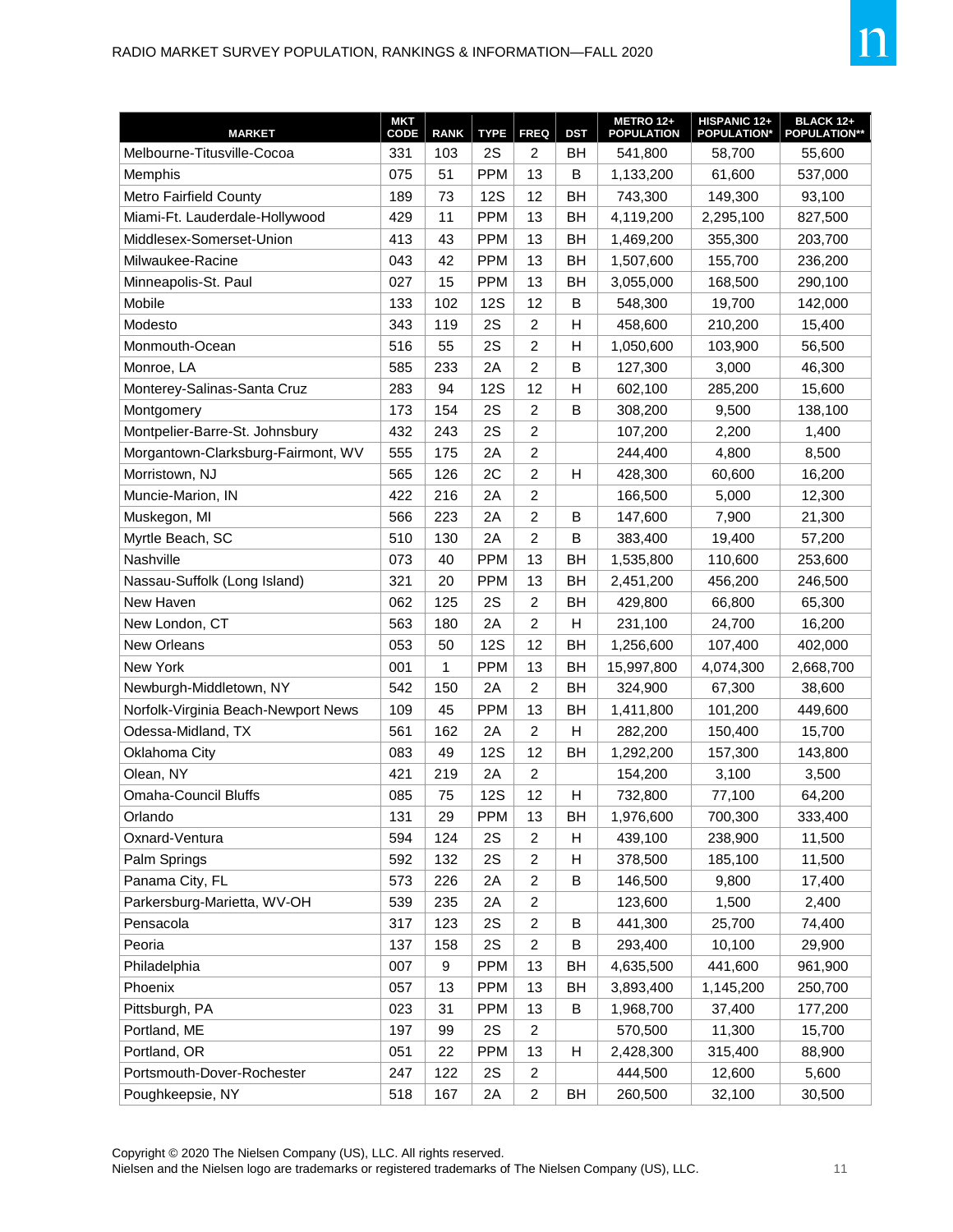| <b>MARKET</b>                                  | <b>MKT</b><br>CODE | <b>RANK</b> | <b>TYPE</b> | <b>FREQ</b>             | <b>DST</b> | <b>METRO 12+</b><br><b>POPULATION</b> | HISPANIC 12+<br><b>POPULATION*</b> | <b>BLACK 12+</b><br><b>POPULATION**</b> |
|------------------------------------------------|--------------------|-------------|-------------|-------------------------|------------|---------------------------------------|------------------------------------|-----------------------------------------|
| Providence-Warwick-Pawtucket                   | 077                | 44          | <b>PPM</b>  | 13                      | <b>BH</b>  | 1,422,700                             | 185,000                            | 88,100                                  |
| Pueblo                                         | 353                | 228         | 2S          | 2                       | н          | 145,500                               | 61,000                             | 3,600                                   |
| Puerto Rico                                    | 540                | 18          | <b>12S</b>  | 12                      |            | 2,831,200                             | $\star$                            | $\star$                                 |
| Quad Cities (Davenport-Rock Island-<br>Moline) | 157                | 155         | 2S          | $\overline{2}$          |            | 308,100                               | 26,000                             | 26,900                                  |
| Raleigh-Durham                                 | 115                | 37          | <b>PPM</b>  | 13                      | BH         | 1,684,900                             | 171,100                            | 370,100                                 |
| Rapid City-Spearfish, SD                       | 485                | 227         | 2A          | $\overline{2}$          |            | 145,900                               | 6,500                              | 3,400                                   |
| Reading, PA                                    | 273                | 136         | 2A          | 2                       | H          | 362,900                               | 76,900                             | 17,400                                  |
| Redding, CA                                    | 509                | 220         | 2A          | 2                       | Н          | 153,600                               | 14,900                             | 2,700                                   |
| Reno                                           | 275                | 98          | 2S          | $\overline{2}$          | H          | 577,600                               | 125,400                            | 15,600                                  |
| Richmond                                       | 105                | 52          | <b>12S</b>  | 12                      | B          | 1,077,000                             | 69,600                             | 324,700                                 |
| Riverside-San Bernardino                       | 379                | 26          | <b>PPM</b>  | 13                      | BH         | 2,149,700                             | 1,191,300                          | 184,600                                 |
| Roanoke-Lynchburg                              | 277                | 121         | 2S          | $\overline{2}$          | B          | 449,400                               | 16,800                             | 73,300                                  |
| Rochester, MN                                  | 532                | 212         | 2A          | $\overline{2}$          |            | 170,500                               | 7.600                              | 9,200                                   |
| Rochester, NY                                  | 079                | 60          | <b>12S</b>  | 12                      | B          | 955,000                               | 68,600                             | 106,400                                 |
| Rockford                                       | 279                | 161         | 2S          | $\overline{2}$          | B          | 283,500                               | 38,500                             | 33,900                                  |
| Sacramento                                     | 065                | 27          | <b>PPM</b>  | 13                      | <b>BH</b>  | 2,066,800                             | 417,400                            | 166,600                                 |
| Saginaw-Bay City-Midland, MI                   | 281                | 151         | 2A          | $\overline{2}$          | B          | 324,500                               | 19,500                             | 34,100                                  |
| Salina-Manhattan, KS                           | 387                | 201         | 2Α          | $\overline{2}$          |            | 193,300                               | 16,500                             | 12.600                                  |
| Salisbury-Ocean City                           | 271                | 133         | 2S          | $\overline{2}$          | B          | 370,300                               | 24,100                             | 65,100                                  |
| Salt Lake City-Ogden-Provo                     | 101                | 28          | <b>PPM</b>  | 13                      | H          | 2,043,900                             | 308,500                            | 35,200                                  |
| San Angelo, TX                                 | 548                | 245         | 2A          | $\overline{2}$          | Н          | 100,400                               | 39,800                             | 4,300                                   |
| San Antonio                                    | 059                | 25          | <b>PPM</b>  | 13                      | BH         | 2,180,500                             | 1,195,100                          | 158,300                                 |
| San Diego                                      | 063                | 16          | <b>PPM</b>  | 13                      | <b>BH</b>  | 2,867,500                             | 936,600                            | 156,300                                 |
| San Francisco                                  | 009                | 4           | <b>PPM</b>  | 13                      | BH         | 6,745,100                             | 1,502,000                          | 438,100                                 |
| San Jose                                       | 215                | 38          | <b>PPM</b>  | 13                      | Н          | 1,666,000                             | 395,000                            | 47,300                                  |
| San Luis Obispo, CA                            | 556                | 171         | 2A          | 2                       | Н          | 249,400                               | 53,600                             | 5,100                                   |
| Santa Barbara, CA                              | 591                | 204         | 2A          | 2                       | H          | 183,000                               | 57,800                             | 3,500                                   |
| Santa Maria-Lompoc, CA                         | 567                | 198         | 2A          | 2                       | Н          | 200,300                               | 110,300                            | 5,900                                   |
| Sarasota-Bradenton                             | 373                | 70          | 2S          | 2                       | H          | 768,300                               | 91,600                             | 48,500                                  |
| Savannah                                       | 285                | 145         | 2S          | 2                       | B          | 338,600                               | 21,200                             | 112,300                                 |
| Seattle-Tacoma                                 | 039                | 12          | <b>PPM</b>  | 13                      | BH         | 4,042,000                             | 375,500                            | 279,000                                 |
| Sheboygan, WI                                  | 418                | 246         | 2A          | $\overline{2}$          |            | 99,400                                | 5,800                              | 2,700                                   |
| Shreveport                                     | 111                | 146         | 2S          | $\overline{c}$          | B          | 337,900                               | 13,300                             | 134,100                                 |
| Sioux City, IA                                 | 523                | 244         | 2A          | $\overline{c}$          | Н          | 101,800                               | 19,200                             | 5,500                                   |
| Sioux Falls, SD                                | 319                | 179         | 2A          | $\overline{2}$          |            | 231,400                               | 9,200                              | 13,100                                  |
| South Bend, IN                                 | 287                | 181         | 2A          | $\overline{c}$          | B          | 230,800                               | 19,000                             | 32,200                                  |
| Spokane                                        | 177                | 96          | <b>12S</b>  | 12                      |            | 600,500                               | 32,500                             | 14,100                                  |
| Springfield, MA                                | 117                | 101         | 12S         | 12                      | н          | 549,400                               | 111,100                            | 39,900                                  |
| Springfield, MO                                | 203                | 137         | 2S          | $\overline{\mathbf{c}}$ |            | 362,700                               | 12,100                             | 12,200                                  |
| St. Cloud, MN                                  | 575                | 184         | 2A          | $\overline{c}$          |            | 228,200                               | 6,300                              | 15,400                                  |
| St. Louis                                      | 017                | 24          | <b>PPM</b>  | 13                      | B          | 2,342,400                             | 71,800                             | 440,100                                 |
| Stockton                                       | 291                | 81          | 2S          | $\overline{2}$          | н          | 639,900                               | 260,300                            | 51,900                                  |
| Sunbury-Selinsgrove-Lewisburg, PA              | 434                | 214         | 2A          | $\overline{c}$          |            | 169,300                               | 6,700                              | 5,700                                   |
| Sussex, NJ                                     | 579                | 236         | 2A          | $\overline{c}$          |            | 123,100                               | 10,900                             | 3,300                                   |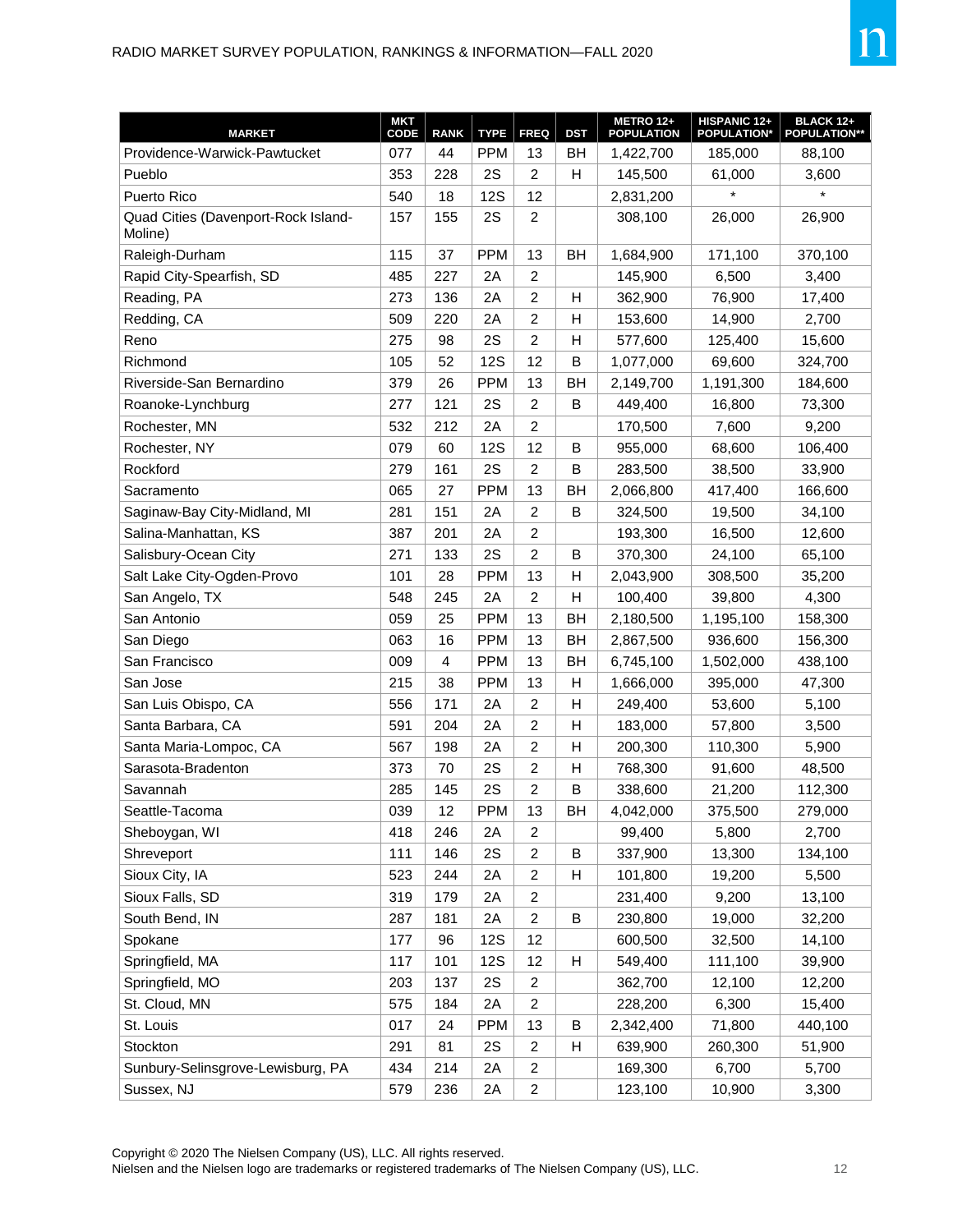

| <b>MARKET</b>                         | <b>MKT</b><br><b>CODE</b> | <b>RANK</b> | <b>TYPE</b> | <b>FREQ</b>    | <b>DST</b> | METRO 12+<br><b>POPULATION</b> | HISPANIC 12+<br><b>POPULATION*</b> | <b>BLACK 12+</b><br><b>POPULATION**</b> |
|---------------------------------------|---------------------------|-------------|-------------|----------------|------------|--------------------------------|------------------------------------|-----------------------------------------|
| Syracuse                              | 091                       | 100         | <b>12S</b>  | 12             |            | 558,800                        | 23,300                             | 48,700                                  |
| Tallahassee                           | 333                       | 159         | 2S          | $\overline{2}$ | B          | 291,900                        | 19,400                             | 85,400                                  |
| Tampa-St. Petersburg-Clearwater       | 087                       | 17          | <b>PPM</b>  | 13             | BH         | 2,835,700                      | 571,700                            | 343,100                                 |
| <b>Terre Haute</b>                    | 307                       | 209         | 2S          | $\overline{2}$ |            | 173,400                        | 3,800                              | 9,600                                   |
| Toledo                                | 097                       | 108         | <b>12S</b>  | 12             | B          | 511,300                        | 33,300                             | 79,200                                  |
| Topeka                                | 205                       | 199         | 2S          | $\overline{2}$ |            | 196,300                        | 18,800                             | 14,000                                  |
| Traverse City-Petoskey-Cadillac, MI   | 335                       | 157         | 2A          | $\overline{2}$ |            | 301,400                        | 7,200                              | 3,900                                   |
| Trenton                               | 537                       | 152         | 2S          | $\overline{2}$ | BH         | 317,000                        | 57,600                             | 63,200                                  |
| Tucson                                | 207                       | 62          | <b>12S</b>  | 12             | H          | 915,800                        | 330,700                            | 37,000                                  |
| Tulsa                                 | 103                       | 64          | <b>12S</b>  | 12             | Н          | 832,600                        | 78,600                             | 74,200                                  |
| Tuscaloosa, AL                        | 596                       | 205         | 2A          | $\overline{c}$ | B          | 181,400                        | 7,100                              | 57,900                                  |
| <b>Tyler-Longview</b>                 | 502                       | 141         | 2S          | $\overline{c}$ | BH         | 345,400                        | 64,000                             | 63,100                                  |
| Utica-Rome                            | 295                       | 172         | 2S          | $\overline{2}$ |            | 249,000                        | 12,500                             | 14,300                                  |
| Valdosta, GA                          | 433                       | 234         | 2A          | $\overline{2}$ | В          | 124,500                        | 8,100                              | 42,600                                  |
| <b>Victor Valley</b>                  | 419                       | 114         | 2S          | $\overline{2}$ | BН         | 474,700                        | 207,600                            | 53,200                                  |
| Visalia-Tulare-Hanford                | 293                       | 109         | 2S          | $\overline{2}$ | H          | 502,900                        | 310,800                            | 14,700                                  |
| Waco, TX                              | 309                       | 189         | 2A          | $\overline{2}$ | <b>BH</b>  | 217,100                        | 55,100                             | 31,300                                  |
| Washington, DC                        | 015                       | 8           | <b>PPM</b>  | 13             | <b>BH</b>  | 5,019,200                      | 830,200                            | 1,347,200                               |
| Waterloo-Cedar Falls, IA              | 297                       | 230         | 2A          | $\overline{c}$ |            | 132,800                        | 4,700                              | 11,400                                  |
| Watertown, NY                         | 577                       | 249         | 2A          | $\overline{2}$ |            | 89,000                         | 6,800                              | 6,700                                   |
| Wausau-Stevens Point, WI (Central WI) | 597                       | 176         | 2A          | $\overline{2}$ |            | 240,800                        | 6,600                              | 2,800                                   |
| West Palm Beach-Boca Raton            | 299                       | 48          | <b>PPM</b>  | 13             | <b>BH</b>  | 1,326,000                      | 307,700                            | 245,600                                 |
| Wheeling                              | 179                       | 238         | 2S          | $\overline{2}$ |            | 120,600                        | 1,400                              | 4,800                                   |
| Wichita                               | 125                       | 106         | <b>12S</b>  | 12             | н          | 516,900                        | 64,700                             | 44,100                                  |
| Wichita Falls, TX                     | 209                       | 237         | 2A          | $\overline{2}$ | BH         | 120,700                        | 21,800                             | 13,300                                  |
| Wilkes Barre-Scranton                 | 175                       | 79          | <b>12S</b>  | 12             | H          | 690,300                        | 76,800                             | 43,000                                  |
| Williamsport, PA                      | 578                       | 247         | 2A          | $\overline{c}$ |            | 97,800                         | 1,900                              | 5,000                                   |
| Wilmington, DE                        | 139                       | 83          | 2S          | $\overline{2}$ | B          | 625,100                        | 56,000                             | 139,100                                 |
| Winchester, VA                        | 569                       | 203         | 2A          | $\overline{c}$ |            | 186,300                        | 15,800                             | 10,600                                  |
| Worcester                             | 113                       | 120         | 2S          | $\overline{c}$ | H          | 457,200                        | 53,500                             | 30,800                                  |
| York                                  | 301                       | 111         | 2S          | $\overline{c}$ |            | 478,300                        | 35,300                             | 26,800                                  |
| Youngstown-Warren                     | 129                       | 134         | 2S          | $\overline{2}$ | B          | 369,100                        | 15,800                             | 45,500                                  |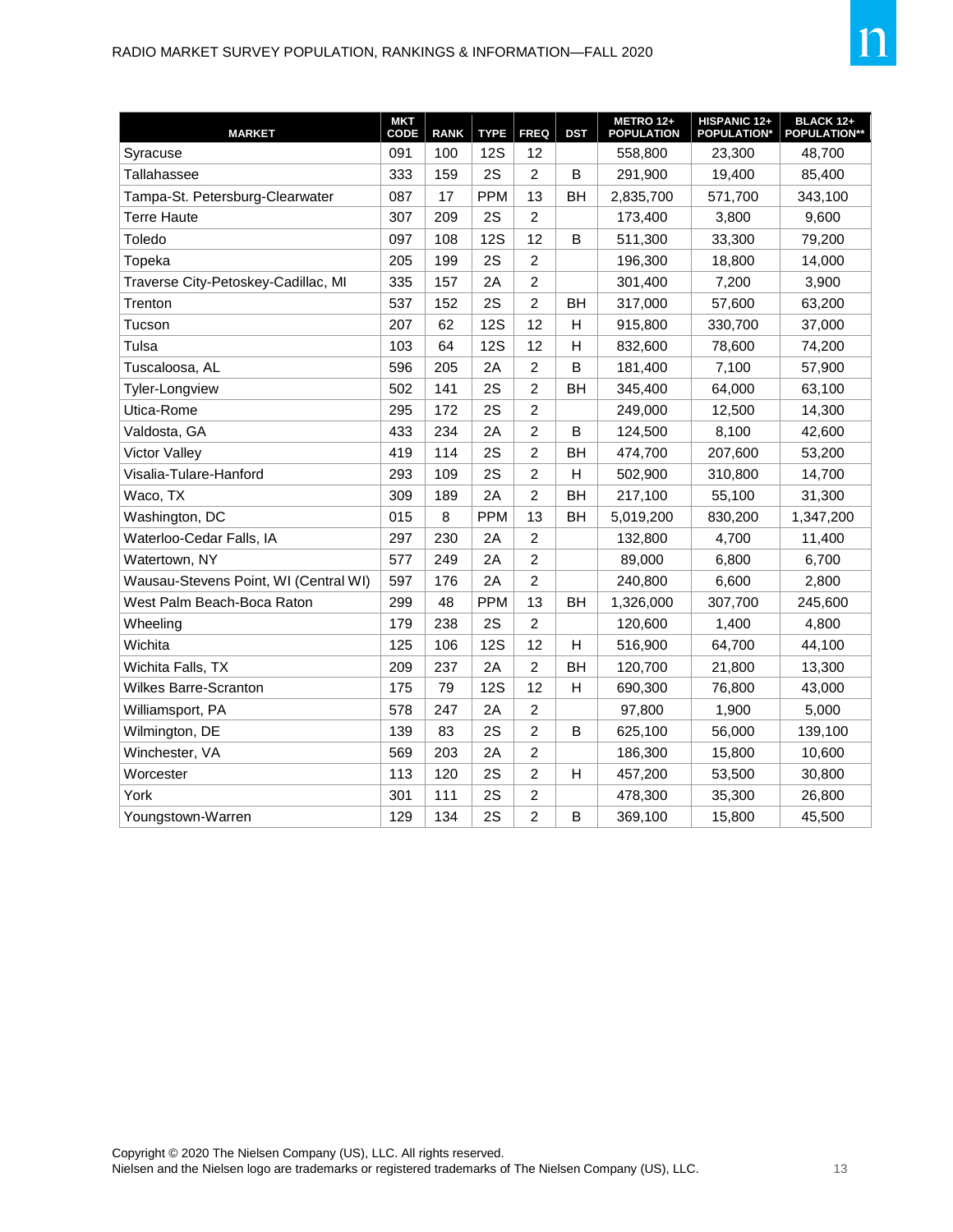#### **TOTAL 1-25 METRO PERSONS 12+ POPULATION: 115,680,600 TOTAL 1-50 METRO PERSONS 12+ POPULATION: 153,019,800 TOTAL 1-100 METRO PERSONS 12+ POPULATION: 190,237,600 TOTAL 1-253 METRO PERSONS 12+ POPULATION: 230,032,900**

The population estimates for embedded markets are not duplicated in the cumulative population totals.

- <sup>1</sup> The Nassau-Suffolk (Long Island) Metro is embedded in the New York Metro.
- <sup>2</sup> The San Jose Metro is embedded in the San Francisco Metro.
- <sup>3</sup> Putnam, NY (population 86,600), Rockland, NY (population 265,400) and Westchester, NY (population 834,700) are included in the Hudson Valley and the New York Metro definitions.
- <sup>4</sup> The Middlesex-Somerset-Union Metro is embedded in the New York Metro.
- <sup>5</sup> Monmouth County (population 538,000) is included in the Monmouth-Ocean and the New York Metro definitions.
- <sup>6</sup> The Morristown, NJ Metro is embedded in the New York Metro.
- <sup>7</sup> The SN Split portion of Fairfield County (population 324,800) is included in the Metro Fairfield County and the New York Metro definitions.
- 8 Stafford County (population 131,100) is included in the Fredericksburg and the Washington, DC Metro definitions.
- <sup>9</sup> The Newburgh-Middletown, NY Metro is embedded in the Hudson Valley Metro.
- <sup>10</sup> The Frederick, MD Metro is embedded in the Washington, DC Metro.
- <sup>11</sup> The M-Split portion of Rockingham County (population 52,200) is included in the Manchester and the Portsmouth-Dover-Rochester Metro definitions.

**MKT CODE**: Unique numeric identifier for a market

**FREQ** (Frequency): Number of reports annually

**TYPE** (Type of Measurement Service): PPM – PPM, 12S – Diary Standard Continuous Measurement, 2S – Diary Standard Measurement, 2C – Diary Condensed Measurement, 2A – Diary 2-Book Average

**DST** (Differential Survey Treatment): B – Black ethnic controls, H – Hispanic ethnic controls, BH – Black and Hispanic ethnic control

- For a Metro to qualify for Hispanic DST, the Metro's Hispanic P12+ population must be at least 9.5% Hispanic OR at least 4.5% Hispanic with an estimated Hispanic 12+ population of at least 75,000. Additional criteria apply in Diary Metros and can be referenced in the Description of Methodology.
- \*\* For a Metro to qualify for Black DST, the Metro's Black P12+ population must be at least 9.5% Black or at least 4.5% Black with an estimated Black 12+ population of at least 75,000.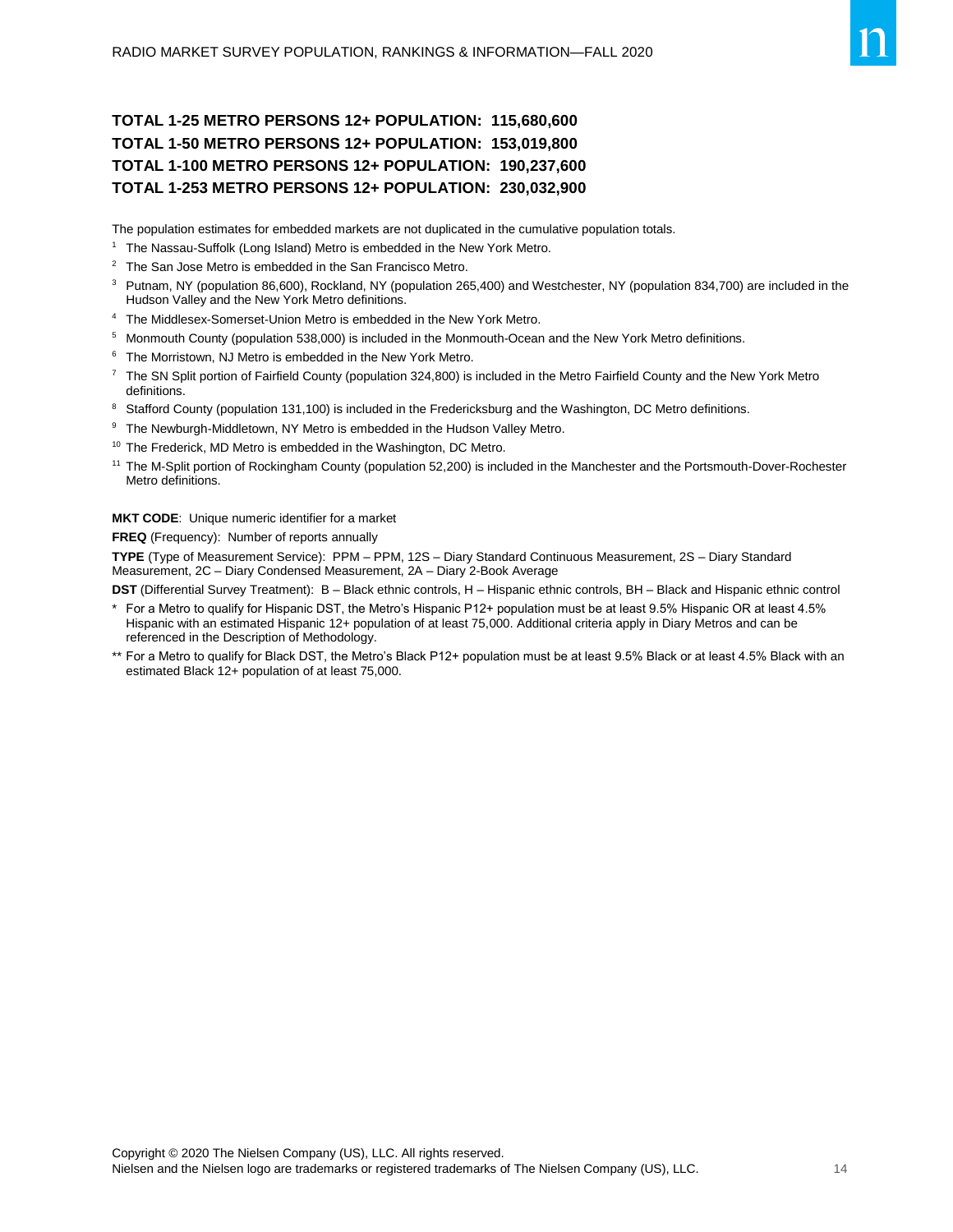## **TOTAL SURVEY AREA POPULATION BY MARKET**

**TYPE** (Type of Measurement Service): 12S – Diary Standard Continuous Measurement, 2S – Diary Standard Measurement, 2C – Diary Condensed Measurement, 2A – Diary 2-Book Average

*Note: Total Survey Areas exist only in Diary markets.*

| <b>TYPE</b> | <b>MARKET</b>                | <b>TSA 12+</b><br><b>POPULATION</b> |
|-------------|------------------------------|-------------------------------------|
| 2Α          | Abilene, TX                  | 228,600                             |
| 12S         | Akron                        | 1,209,900                           |
| 2Α          | Albany, GA                   | 412,000                             |
| <b>12S</b>  | Albany-Schenectady-Troy      | 1,314,400                           |
| 12S         | Albuquerque                  | 1,153,300                           |
| <b>12S</b>  | Allentown-Bethlehem          | 1,121,400                           |
| 2A          | Amarillo, TX                 | 334,900                             |
| 2S          | Anchorage                    | 379,800                             |
| 2Α          | Ann Arbor, MI                | 325,500                             |
| 2S          | Appleton-Oshkosh             | 909,400                             |
| 2S          | Asheville                    | 667,200                             |
| 2S          | Atlantic City-Cape May       | 600,200                             |
| 2S          | Augusta, GA                  | 682,800                             |
| 2Α          | Augusta-Waterville, ME       | 472,400                             |
| <b>12S</b>  | <b>Bakersfield</b>           | 663,700                             |
| 2S          | Bangor                       | 400,200                             |
| <b>12S</b>  | <b>Baton Rouge</b>           | 1,441,600                           |
| 2A          | Beaumont-Port Arthur, TX     | 391,100                             |
| 2S          | Biloxi-Gulfport-Pascagoula   | 566,500                             |
| 2S          | Binghamton                   | 506,700                             |
| 12S         | Birmingham                   | 1,831,300                           |
| 2Α          | Bismarck, ND                 | 193,900                             |
| 2S          | Bloomington                  | 223,200                             |
| 2S          | <b>Boise</b>                 | 770,600                             |
| 2Α          | Bowling Green, KY            | 297,800                             |
| 2Α          | Brunswick, GA                | 203,400                             |
| 2Α          | Bryan-College Station, TX    | 259,600                             |
| <b>12S</b>  | <b>Buffalo-Niagara Falls</b> | 1,311,500                           |
| 2S          | Burlington-Plattsburgh       | 524,200                             |
| 2S          | Canton                       | 420,000                             |
| 2Α          | Cape Cod, MA                 | 218,200                             |
| 2S          | Cedar Rapids                 | 658,700                             |
| 12S         | Charleston, SC               | 891,400                             |
| 2A          | Charleston, WV               | 471,700                             |
| 12S         | Chattanooga                  | 1,136,400                           |
| 2A          | Cheyenne, WY                 | 95,400                              |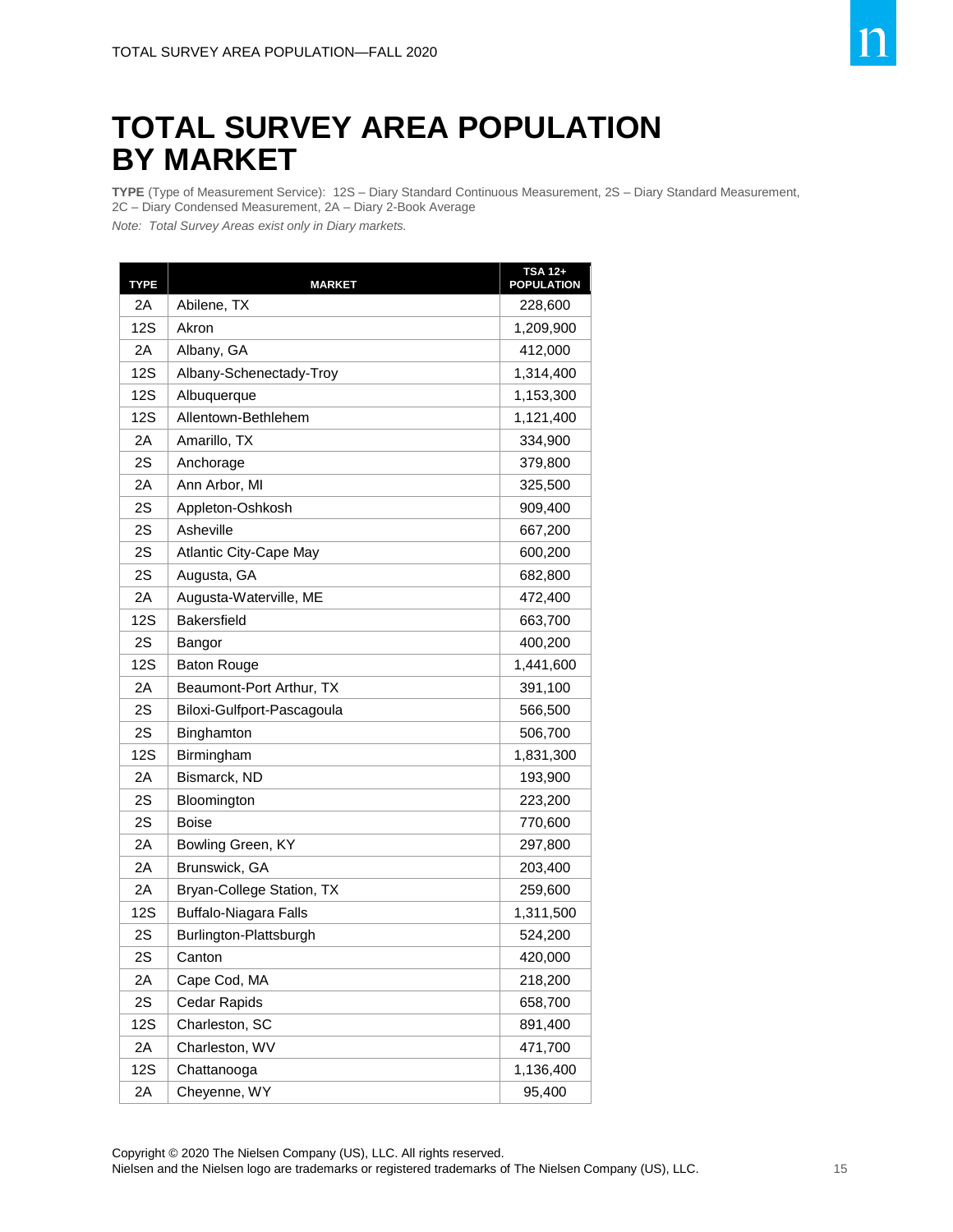| <b>TYPE</b> | <b>MARKET</b>                             | TSA 12+<br><b>POPULATION</b> |
|-------------|-------------------------------------------|------------------------------|
| 2A          | Chico, CA                                 | 431,100                      |
| 12S         | Colorado Springs                          | 932,800                      |
| 2A          | Columbia, MO                              | 534,800                      |
| 12S         | Columbia, SC                              | 998,500                      |
| 2S          | Columbus, GA                              | 587,300                      |
| 2S          | Concord (Lakes Region)                    | 268,700                      |
| 2S          | Corpus Christi                            | 511,800                      |
| 2Α          | Danbury, CT                               | 201,100                      |
| 12S         | Dayton                                    | 1,158,700                    |
| 2S          | Daytona Beach                             | 602,500                      |
| 12S         | Des Moines                                | 1,077,400                    |
| 2A          | Dothan, AL                                | 491,100                      |
| 2S          | Duluth-Superior                           | 310,000                      |
| 2Α          | Eau Claire, WI                            | 357,400                      |
| 12S         | El Paso                                   | 965,600                      |
| 2Α          | Elmira-Corning, NY                        | 254,700                      |
| 2S          | Erie                                      | 303,300                      |
| 2S          | Eugene-Springfield                        | 736,100                      |
| 2S          | Evansville                                | 698,700                      |
| 2S          | Fargo-Moorhead                            | 514,800                      |
| 2Α          | Fayetteville (North West Arkansas)        | 596,000                      |
| 2S          | Fayetteville, NC                          | 962,600                      |
| 2S          | Flint                                     | 612,900                      |
| 2Α          | Florence, SC                              | 357,200                      |
| 2Α          | Florence-Muscle Shoals, AL                | 252,600                      |
| 2C          | Frederick, MD                             | 356,600                      |
| 2S          | Fredericksburg                            | 527,400                      |
| 12S         | Fresno                                    | 1,699,200                    |
| 2Α          | Ft. Collins-Greeley, CO                   | 748,500                      |
| 12S         | Ft. Myers-Naples                          | 1,460,600                    |
| 2S          | Ft. Pierce-Stuart-Vero Beach              | 984,200                      |
| 2A          | Ft. Smith, AR                             | 422,300                      |
| 2Α          | Ft. Walton Beach-Destin, FL               | 409,300                      |
| 2S          | Ft. Wayne                                 | 886,000                      |
| 2S          | Gainesville-Ocala                         | 1,114,500                    |
| 2A          | Grand Forks, ND-MN                        | 135,200                      |
| 2A          | Grand Island-Kearney-Hastings, NE         | 241,700                      |
| 12S         | <b>Grand Rapids</b>                       | 1,731,700                    |
| 2S          | Green Bay                                 | 841,800                      |
| 12S         | Greenville-New Bern-Jacksonville          | 1,060,600                    |
| 12S         | Greenville-Spartanburg                    | 2,051,200                    |
| 2A          | Hagerstown-Chambersburg-Waynesboro, MD-PA | 445,500                      |
| 12S         | Harrisburg-Lebanon-Carlisle               | 1,709,700                    |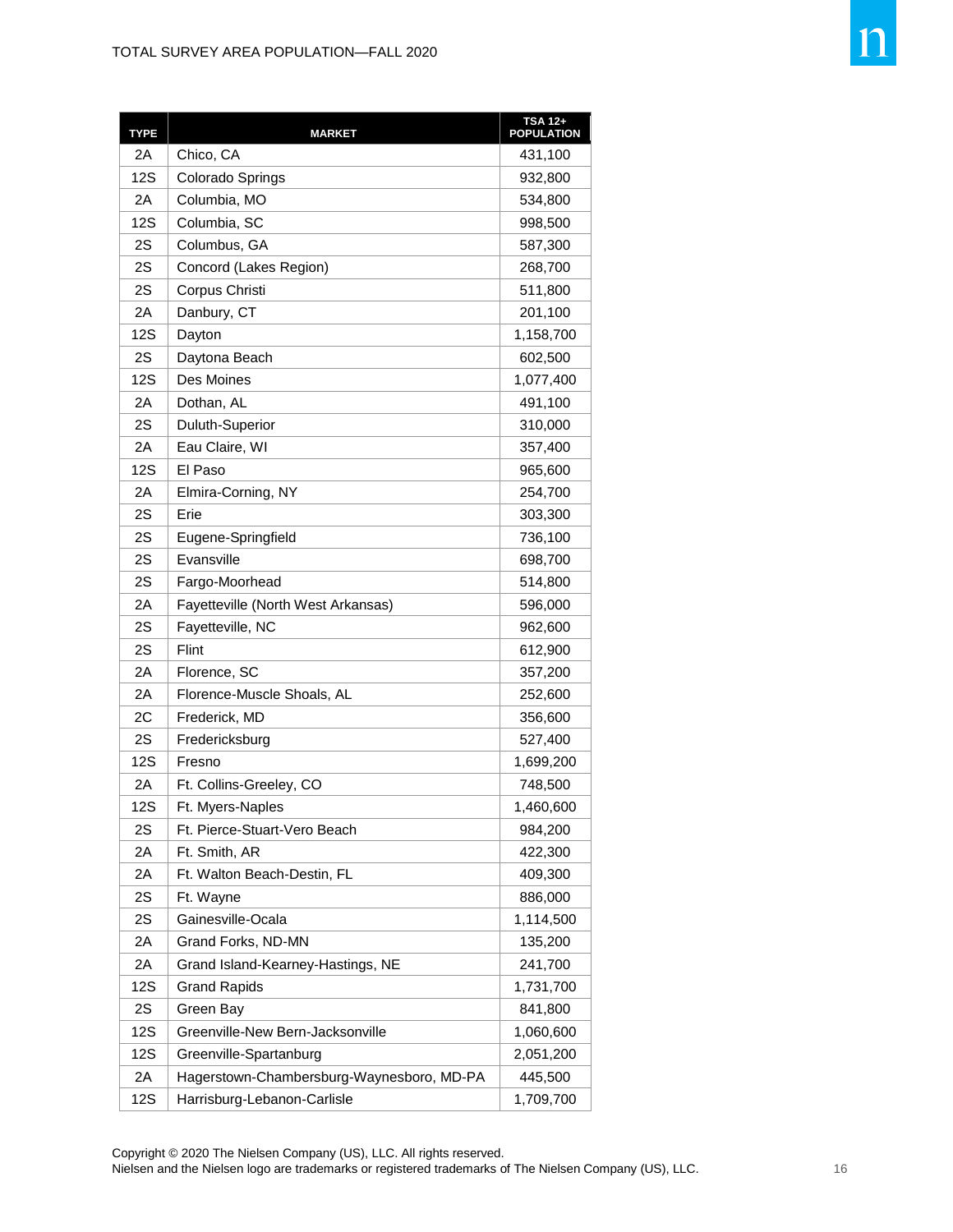| <b>TYPE</b> | <b>MARKET</b>                               | <b>TSA 12+</b><br><b>POPULATION</b> |
|-------------|---------------------------------------------|-------------------------------------|
| 2Α          | Harrisonburg, VA                            | 351,500                             |
| 12S         | Honolulu                                    | 973,000                             |
| 2Α          | Hot Springs, AR                             | 282,500                             |
| 2S          | <b>Hudson Valley</b>                        | 2,044,600                           |
| 2S          | Huntington-Ashland                          | 558,000                             |
| <b>12S</b>  | Huntsville                                  | 1,115,000                           |
| 12S         | Jackson, MS                                 | 872,100                             |
| 2Α          | Jackson, TN                                 | 379,700                             |
| 2S          | Johnson City-Kingsport-Bristol              | 879,800                             |
| 2Α          | Joplin, MO                                  | 415,000                             |
| 2S          | Kalamazoo                                   | 718,900                             |
| 2Α          | Killeen-Temple, TX                          | 418,500                             |
| 12S         | Knoxville                                   | 1,370,000                           |
| 2Α          | La Crosse, WI                               | 351,800                             |
| 2S          | Lafayette, LA                               | 634,100                             |
| 2A          | Lake Charles, LA                            | 326,500                             |
| 2S          | Lakeland-Winter Haven                       | 656,300                             |
| 2S          | Lancaster                                   | 974,200                             |
| 2S          | Lansing-East Lansing                        | 859,700                             |
| 2Α          | Laredo, TX                                  | 236,000                             |
| 2Α          | Las Cruces-Deming, NM                       | 171,200                             |
| 2Α          | Laurel-Hattiesburg, MS                      | 322,200                             |
| 2Α          | Lebanon-Hanover-White River Junction, NH-VT | 282,200                             |
| 2S          | Lexington-Fayette                           | 948,700                             |
| 2С          | Lima-Van Wert, OH                           | 278,600                             |
| 2S          | Lincoln                                     | 423,800                             |
| <b>12S</b>  | <b>Little Rock</b>                          | 1,172,700                           |
| 12S         | Louisville                                  | 1,538,900                           |
| 2S          | Lubbock                                     | 411,600                             |
| 2S          | Macon                                       | 606,600                             |
| 12S         | Madison                                     | 1,044,000                           |
| 2S          | Manchester                                  | 319,000                             |
| 2S          | McAllen-Brownsville-Harlingen               | 1,121,600                           |
| 2S          | Melbourne-Titusville-Cocoa                  | 541,800                             |
| <b>12S</b>  | Metro Fairfield County                      | 1,180,300                           |
| 12S         | Mobile                                      | 1,238,100                           |
| 2S          | Modesto                                     | 1,431,100                           |
| 2S          | Monmouth-Ocean                              | 1,050,600                           |
| 2A          | Monroe, LA                                  | 391,500                             |
| <b>12S</b>  | Monterey-Salinas-Santa Cruz                 | 655,500                             |
| 2S          | Montgomery                                  | 758,500                             |
| 2S          | Montpelier-Barre-St. Johnsbury              | 300,800                             |
| 2A          | Morgantown-Clarksburg-Fairmont, WV          | 391,400                             |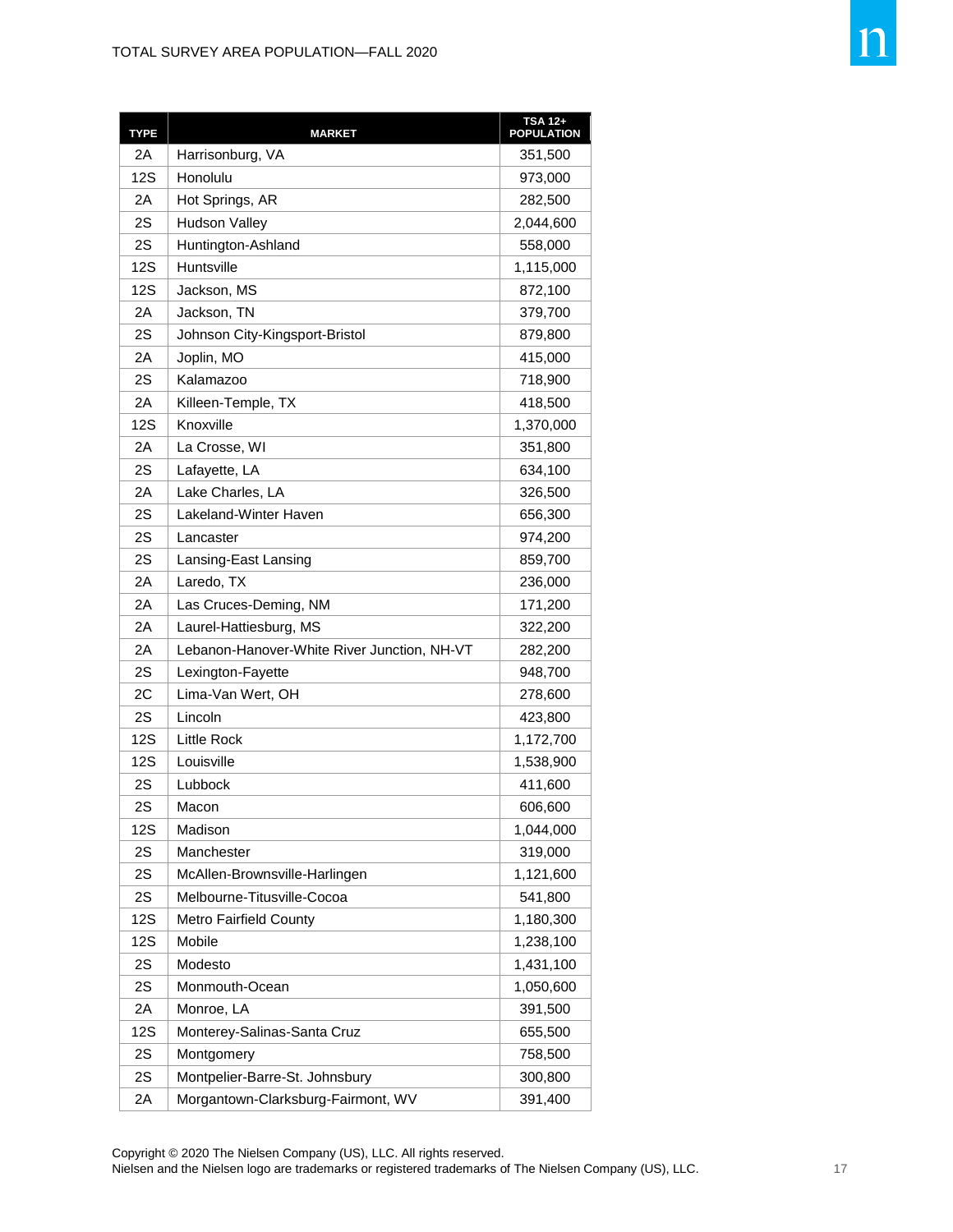| <b>TYPE</b> | <b>MARKET</b>                              | <b>TSA 12+</b><br><b>POPULATION</b> |
|-------------|--------------------------------------------|-------------------------------------|
| 2C          | Morristown, NJ                             | 428,300                             |
| 2Α          | Muncie-Marion, IN                          | 415,100                             |
| 2Α          | Muskegon, MI                               | 212,500                             |
| 2Α          | Myrtle Beach, SC                           | 643,000                             |
| 2S          | New Haven                                  | 703,600                             |
| 2A          | New London, CT                             | 333,500                             |
| 12S         | <b>New Orleans</b>                         | 1,809,900                           |
| 2Α          | Newburgh-Middletown, NY                    | 807,700                             |
| 2Α          | Odessa-Midland, TX                         | 420,100                             |
| 12S         | Oklahoma City                              | 1,768,500                           |
| 2Α          | Olean, NY                                  | 154,200                             |
| 12S         | <b>Omaha-Council Bluffs</b>                | 1,328,100                           |
| 2S          | Oxnard-Ventura                             | 906,700                             |
| 2S          | Palm Springs                               | 646,100                             |
| 2Α          | Panama City, FL                            | 357,900                             |
| 2Α          | Parkersburg-Marietta, WV-OH                | 297,200                             |
| 2S          | Pensacola                                  | 869,100                             |
| 2S          | Peoria                                     | 563,500                             |
| 2S          | Portland, ME                               | 1,093,700                           |
| 2S          | Portsmouth-Dover-Rochester                 | 576,400                             |
| 2Α          | Poughkeepsie, NY                           | 902,400                             |
| 2S          | Pueblo                                     | 205,400                             |
| 12S         | <b>Puerto Rico</b>                         | 2,831,200                           |
| 2S          | Quad Cities (Davenport-Rock Island-Moline) | 626,300                             |
| 2Α          | Rapid City-Spearfish, SD                   | 212,300                             |
| 2Α          | Reading, PA                                | 362,900                             |
| 2Α          | Redding, CA                                | 265,600                             |
| 2S          | Reno                                       | 741,600                             |
| <b>12S</b>  | Richmond                                   | 1,333,600                           |
| 2S          | Roanoke-Lynchburg                          | 1,219,600                           |
| 2Α          | Rochester, MN                              | 389,400                             |
| 12S         | Rochester, NY                              | 1,184,500                           |
| 2S          | Rockford                                   | 595,100                             |
| 2A          | Saginaw-Bay City-Midland, MI               | 1,023,600                           |
| 2A          | Salina-Manhattan, KS                       | 273,800                             |
| 2S          | Salisbury-Ocean City                       | 643,000                             |
| 2A          | San Angelo, TX                             | 129,800                             |
| 2Α          | San Luis Obispo, CA                        | 449,700                             |
| 2Α          | Santa Barbara, CA                          | 183,000                             |
| 2Α          | Santa Maria-Lompoc, CA                     | 449,700                             |
| 2S          | Sarasota-Bradenton                         | 1,002,100                           |
| 2S          | Savannah                                   | 955,100                             |
| 2A          | Sheboygan, WI                              | 99,400                              |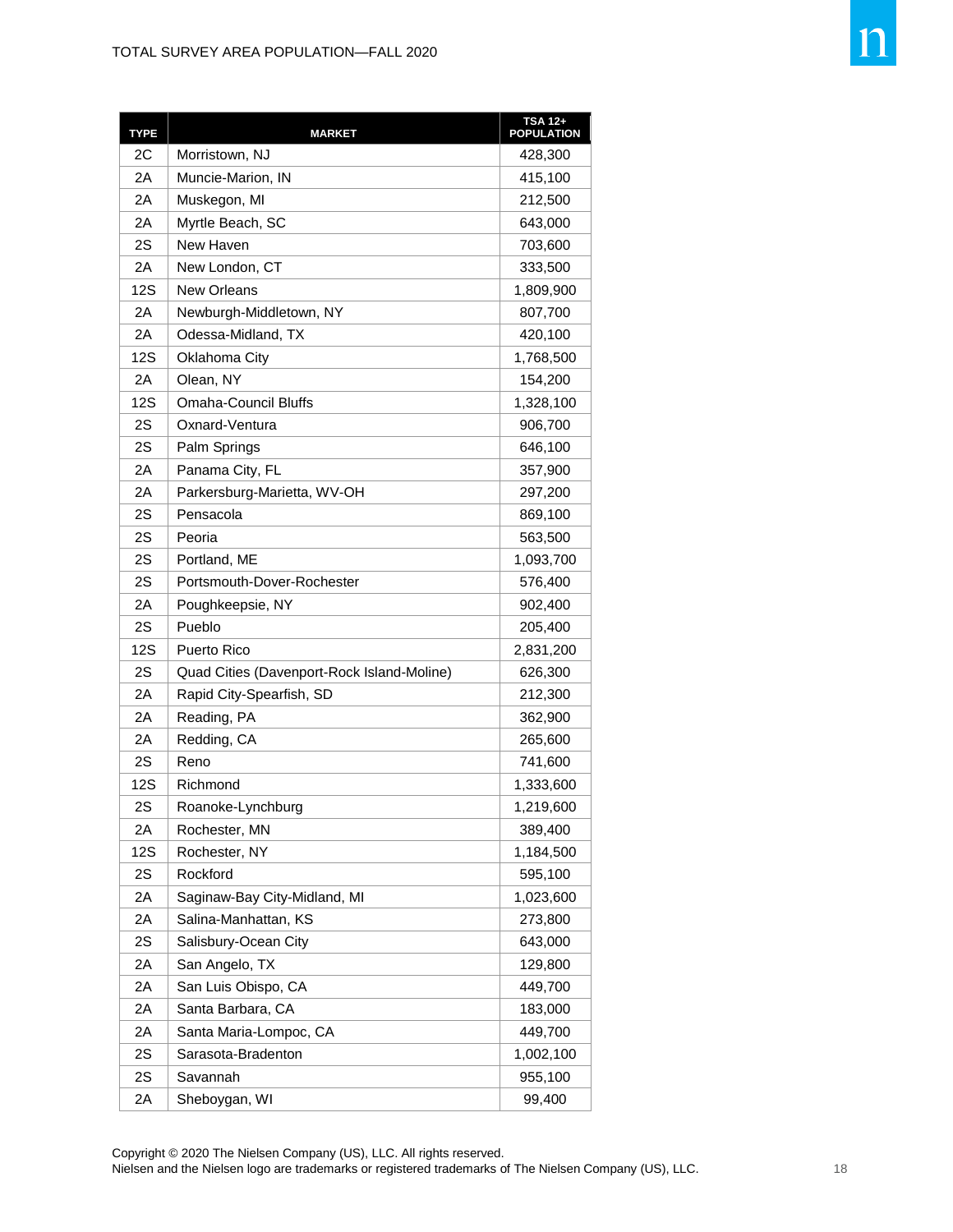| <b>TYPE</b> | <b>MARKET</b>                         | <b>TSA 12+</b><br>POPULATION |
|-------------|---------------------------------------|------------------------------|
| 2S          | Shreveport                            | 822,900                      |
| 2Α          | Sioux City, IA                        | 251,100                      |
| 2Α          | Sioux Falls, SD                       | 476,000                      |
| 2A          | South Bend, IN                        | 908,100                      |
| <b>12S</b>  | Spokane                               | 868,200                      |
| 12S         | Springfield, MA                       | 611,600                      |
| 2S          | Springfield, MO                       | 723,100                      |
| 2Α          | St. Cloud, MN                         | 371,000                      |
| 2S          | Stockton                              | 639,900                      |
| 2Α          | Sunbury-Selinsgrove-Lewisburg, PA     | 247,700                      |
| 2Α          | Sussex, NJ                            | 173,300                      |
| 12S         | Syracuse                              | 954,500                      |
| 2S          | Tallahassee                           | 511,100                      |
| 2S          | Terre Haute                           | 343,300                      |
| 12S         | Toledo                                | 964,700                      |
| 2S          | Topeka                                | 522,300                      |
| 2Α          | Traverse City-Petoskey-Cadillac, MI   | 479,700                      |
| 2S          | Trenton                               | 427,200                      |
| 12S         | Tucson                                | 1,474,400                    |
| 12S         | Tulsa                                 | 1,343,700                    |
| 2Α          | Tuscaloosa, AL                        | 346,500                      |
| 2S          | <b>Tyler-Longview</b>                 | 895,600                      |
| 2S          | Utica-Rome                            | 333,500                      |
| 2Α          | Valdosta, GA                          | 269,200                      |
| 2S          | <b>Victor Valley</b>                  | 474,700                      |
| 2S          | Visalia-Tulare-Hanford                | 502,900                      |
| 2Α          | Waco, TX                              | 725,500                      |
| 2A          | Waterloo-Cedar Falls, IA              | 653,100                      |
| 2Α          | Watertown, NY                         | 111,200                      |
| 2A          | Wausau-Stevens Point, WI (Central WI) | 525,200                      |
| 2S          | Wheeling                              | 299,700                      |
| 12S         | Wichita                               | 698,400                      |
| 2A          | Wichita Falls, TX                     | 345,600                      |
| 12S         | <b>Wilkes Barre-Scranton</b>          | 899,500                      |
| 2A          | Williamsport, PA                      | 305,900                      |
| 2S          | Wilmington, DE                        | 781,200                      |
| 2A          | Winchester, VA                        | 415,300                      |
| 2S          | Worcester                             | 582,300                      |
| 2S          | York                                  | 942,200                      |
| 2S          | Youngstown-Warren                     | 739,300                      |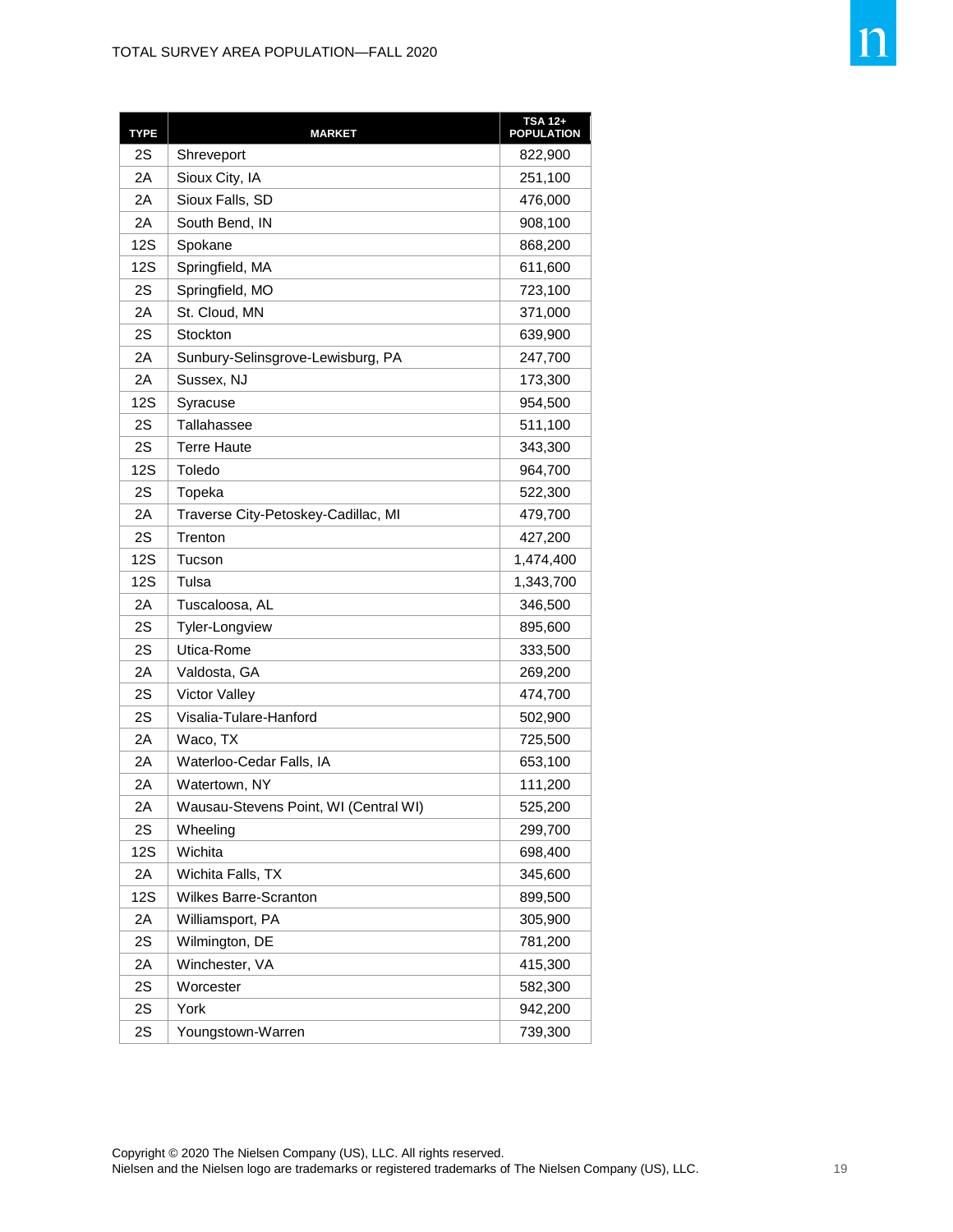## **TELEVISION DMA® REGIONS**

| <b>REGION</b>              | <b>DMA</b><br>PERSONS 12+ |
|----------------------------|---------------------------|
| Abilene-Sweetwater         | 266,700                   |
| Albany, GA                 | 343,600                   |
| Albany-Schenectady-Troy    | 1,208,600                 |
| Albuquerque-Santa Fe       | 1,653,100                 |
| Alexandria, LA             | 198,700                   |
| Alpena                     | 34,500                    |
| Amarillo                   | 450,200                   |
| Anchorage                  | 379,800                   |
| hoAtlanta                  | 6,193,900                 |
| Augusta-Aiken              | 625,900                   |
| Austin                     | 2,072,400                 |
| <b>Bakersfield</b>         | 663,700                   |
| <b>Baltimore</b>           | 2,571,400                 |
| Bangor                     | 306,100                   |
| Baton Rouge                | 782,400                   |
| Beaumont-Port Arthur       | 391,100                   |
| Bend, OR                   | 177,000                   |
| <b>Billings</b>            | 248,800                   |
| <b>Biloxi-Gulfport</b>     | 317,200                   |
| Binghamton                 | 286,200                   |
| Birmingham (Ann and Tusc)  | 1,634,100                 |
| Bluefield-Beckley-Oak Hill | 268,700                   |
| Boise                      | 745,900                   |
| Boston (Manchester)        | 5,882,500                 |
| <b>Bowling Green</b>       | 199,300                   |
| <b>Buffalo</b>             | 1,326,000                 |
| Burlington-Plattsburgh     | 749,200                   |
| Butte-Bozeman              | 174,900                   |
| Casper-Riverton            | 121,700                   |
| Cedar Rapids-Wtrlo-Iwc&Dub | 778,900                   |
| Champaign&Sprngfld-Decatur | 807,000                   |
| Charleston, SC             | 818,200                   |
| Charleston-Huntington      | 936,300                   |
| Charlotte                  | 2,925,800                 |
| Charlottesville            | 224,500                   |
| Chattanooga                | 862,200                   |
| Cheyenne-Scottsbluff       | 130,100                   |
| Chicago                    | 8,190,200                 |
| Chico-Redding              | 438,400                   |
| Cincinnati                 | 2,053,100                 |
| Clarksburg-Weston          | 230,200                   |
| Cleveland-Akron (Canton)   | 3,277,100                 |
| Colorado Springs-Pueblo    | 884,700                   |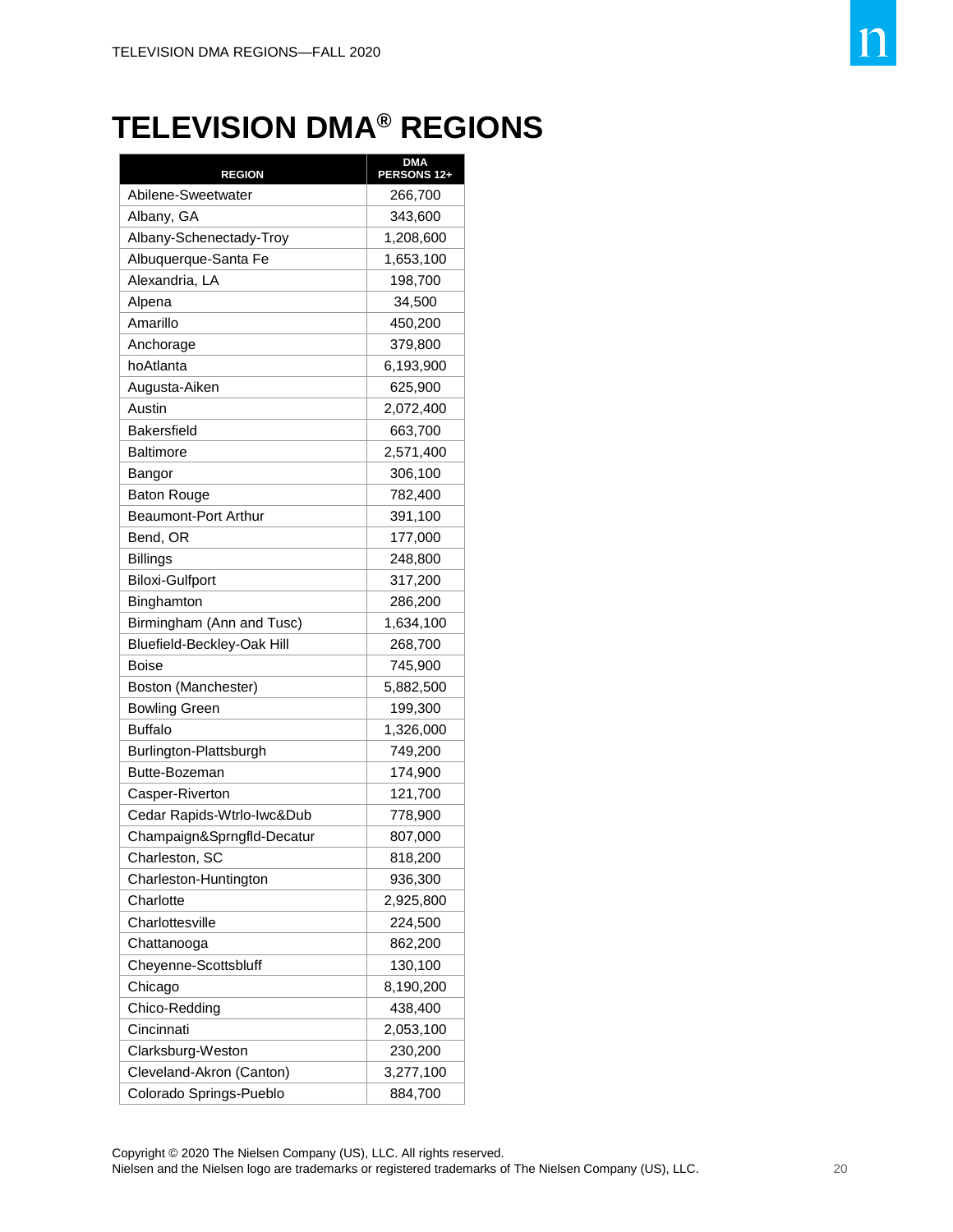| <b>REGION</b>              | <b>DMA</b><br>PERSONS 12+ |
|----------------------------|---------------------------|
| Columbia, SC               | 968,900                   |
| Columbia-Jefferson City    | 417,400                   |
| Columbus, GA (Opelika, AL) | 506,000                   |
| Columbus, OH               | 2,239,900                 |
| Columbus-Tupelo-W Pnt-Hstn | 416,500                   |
| Corpus Christi             | 505,000                   |
| Dallas-Ft. Worth           | 7,045,700                 |
| Davenport-R.Island-Moline  | 641,300                   |
| Dayton                     | 1,033,700                 |
| Denver                     | 4,047,900                 |
| Des Moines-Ames            | 1,013,000                 |
| Detroit                    | 4,202,100                 |
| Dothan                     | 223,400                   |
| Duluth-Superior            | 365,700                   |
| El Paso (Las Cruces)       | 889,100                   |
| Elmira (Corning)           | 203,400                   |
| Erie                       | 337,300                   |
| Eugene                     | 579,800                   |
| Eureka                     | 141,400                   |
| Evansville                 | 628,000                   |
| Fairbanks                  | 79,200                    |
| Fargo                      | 546,100                   |
| Flint-Saginaw-Bay City     | 974,600                   |
| Fresno-Visalia             | 1,699,200                 |
| Ft. Myers-Naples           | 1,306,400                 |
| Ft. Smith-Fay-Sprngdl-Rgrs | 762,800                   |
| Ft. Wayne                  | 622,900                   |
| Gainesville                | 307,300                   |
| Glendive                   | 8,200                     |
| Grand Junction-Montrose    | 171,300                   |
| Grand Rapids-Kalmzoo-B.Crk | 1,781,500                 |
| <b>Great Falls</b>         | 140,000                   |
| Green Bay-Appleton         | 989,800                   |
| Greensboro-H.Point-W.Salem | 1,600,200                 |
| Greenville-N.Bern-Washngtn | 704,800                   |
| Greenvll-Spart-Ashevll-And | 2,074,500                 |
| Greenwood-Greenville       | 141,300                   |
| Harlingen-Wslco-Brnsvl-Mca | 1,111,700                 |
| Harrisburg-Lncstr-Leb-York | 1,759,000                 |
| Harrisonburg               | 232,800                   |
| Hartford & New Haven       | 2,289,100                 |
| Hattiesburg-Laurel         | 251,300                   |
| Helena                     | 66,200                    |
| Honolulu                   | 1,209,200                 |
| Houston                    | 6,298,400                 |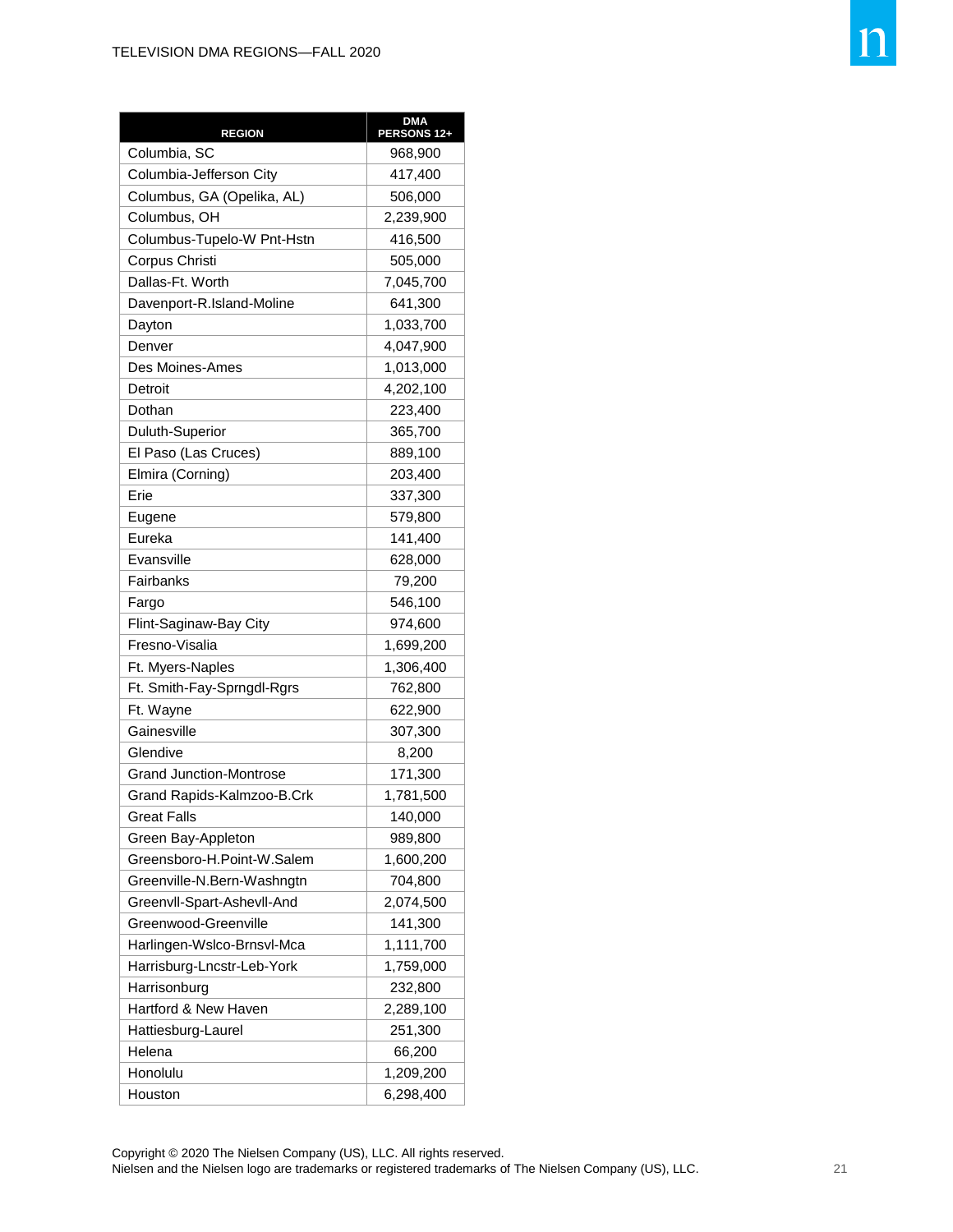| <b>REGION</b>              | <b>DMA</b><br>PERSONS 12+ |
|----------------------------|---------------------------|
| Huntsville-Decatur (Flor)  | 916,700                   |
| Idaho Fals-Pocatllo(Jcksn) | 333,900                   |
| Indianapolis               | 2,638,800                 |
| Jackson, MS                | 764,500                   |
| Jackson, TN                | 222,300                   |
| Jacksonville               | 1,725,400                 |
| Johnstown-Altoona-St Colge | 647,200                   |
| Jonesboro                  | 189,200                   |
| Joplin-Pittsburg           | 336,000                   |
| Juneau                     | 27,500                    |
| Kansas City                | 2,195,500                 |
| Knoxville                  | 1,228,200                 |
| La Crosse-Eau Claire       | 489,600                   |
| Lafayette, IN              | 178,800                   |
| Lafayette, LA              | 531,100                   |
| <b>Lake Charles</b>        | 230,300                   |
| Lansing                    | 595,400                   |
| Laredo                     | 231,800                   |
| Las Vegas                  | 2,023,100                 |
| Lexington                  | 1,129,600                 |
| Lima                       | 153,200                   |
| Lincoln & Hastings-Krny    | 625,200                   |
| Little Rock-Pine Bluff     | 1,259,100                 |
| Los Angeles                | 15,704,700                |
| Louisville                 | 1,523,200                 |
| Lubbock                    | 398,300                   |
| Macon                      | 577,800                   |
| Madison                    | 887,800                   |
| Mankato                    | 106,600                   |
| Marquette                  | 186,300                   |
| Medford-Klamath Falls      | 394,800                   |
| Memphis                    | 1,509,500                 |
| Meridian                   | 146,100                   |
| Miami-Ft. Lauderdale       | 4,186,300                 |
| Milwaukee                  | 1,995,500                 |
| Minneapolis-St. Paul       | 4,150,100                 |
| Minot-Bsmrck-Dcknsn(Wlstn) | 349,800                   |
| Missoula                   | 281,100                   |
| Mobile-Pensacola (Ft Walt) | 1,294,800                 |
| Monroe-El Dorado           | 386,400                   |
| Monterey-Salinas           | 655,500                   |
| Montgomery-Selma           | 526,000                   |
| Myrtle Beach-Florence      | 714,600                   |
| Nashville                  | 2,579,200                 |
| <b>New Orleans</b>         | 1,504,100                 |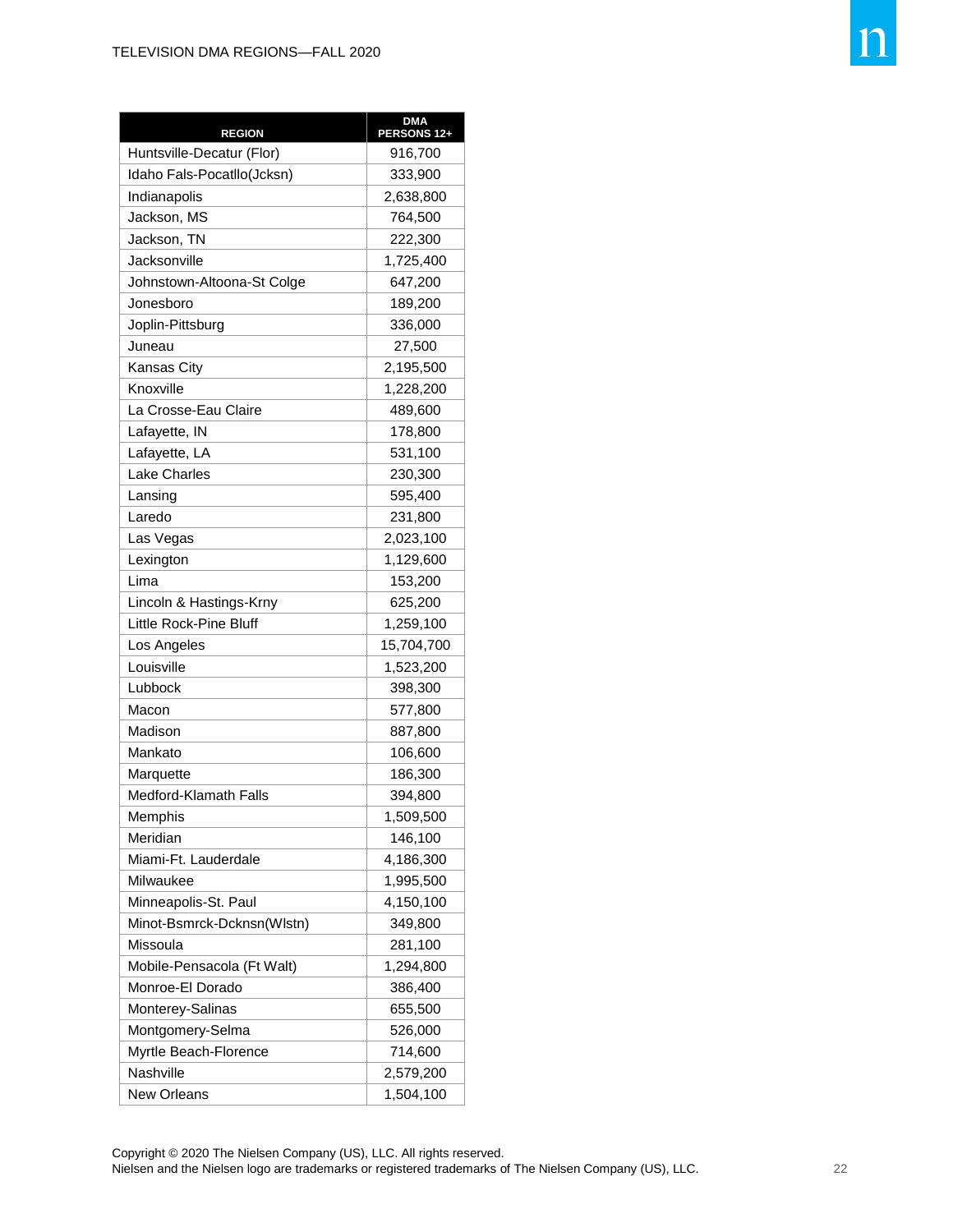| <b>REGION</b>              | <b>DMA</b><br>PERSONS 12+ |
|----------------------------|---------------------------|
| <b>New York</b>            | 18,183,100                |
| Norfolk-Portsmth-Newpt Nws | 1,675,200                 |
| <b>North Platte</b>        | 31,100                    |
| Odessa-Midland             | 409,100                   |
| Oklahoma City              | 1,654,900                 |
| Omaha                      | 975,700                   |
| Orlando-Daytona Bch-Melbrn | 3,911,200                 |
| Ottumwa-Kirksville         | 107,200                   |
| Paducah-Cape Girard-Harsbg | 826,600                   |
| Palm Springs               | 411,200                   |
| Panama City                | 335,300                   |
| Parkersburg                | 130,100                   |
| Peoria-Bloomington         | 531,300                   |
| Philadelphia               | 7,027,600                 |
| Phoenix (Prescott)         | 5,052,400                 |
| Pittsburgh                 | 2,437,100                 |
| Portland, OR               | 3,036,000                 |
| Portland-Auburn            | 898,500                   |
| Presque Isle               | 58,700                    |
| Providence-New Bedford     | 1,422,700                 |
| Quincy-Hannibal-Keokuk     | 220,600                   |
| Raleigh-Durham (Fayetvlle) | 2,850,400                 |
| <b>Rapid City</b>          | 231,900                   |
| Reno                       | 677,900                   |
| Richmond-Petersburg        | 1,323,900                 |
| Roanoke-Lynchburg          | 1,002,900                 |
| Rochester, NY              | 926,800                   |
| Rochestr-Mason City-Austin | 319,600                   |
| Rockford                   | 394,500                   |
| Sacramnto-Stkton-Modesto   | 3,754,500                 |
| Salisbury                  | 397,800                   |
| Salt Lake City             | 2,800,800                 |
| San Angelo                 | 129,100                   |
| San Antonio                | 2,458,400                 |
| San Diego                  | 2,867,500                 |
| San Francisco-Oak-San Jose | 6,623,000                 |
| SantaBarbra-SanMar-SanLuob | 632,700                   |
| Savannah                   | 848,000                   |
| Seattle-Tacoma             | 4,794,300                 |
| Sherman-Ada                | 302,400                   |
| Shreveport                 | 836,600                   |
| Sioux City                 | 340,400                   |
| Sioux Falls(Mitchell)      | 600,400                   |
| South Bend-Elkhart         | 762,700                   |
| Spokane                    | 1,064,500                 |